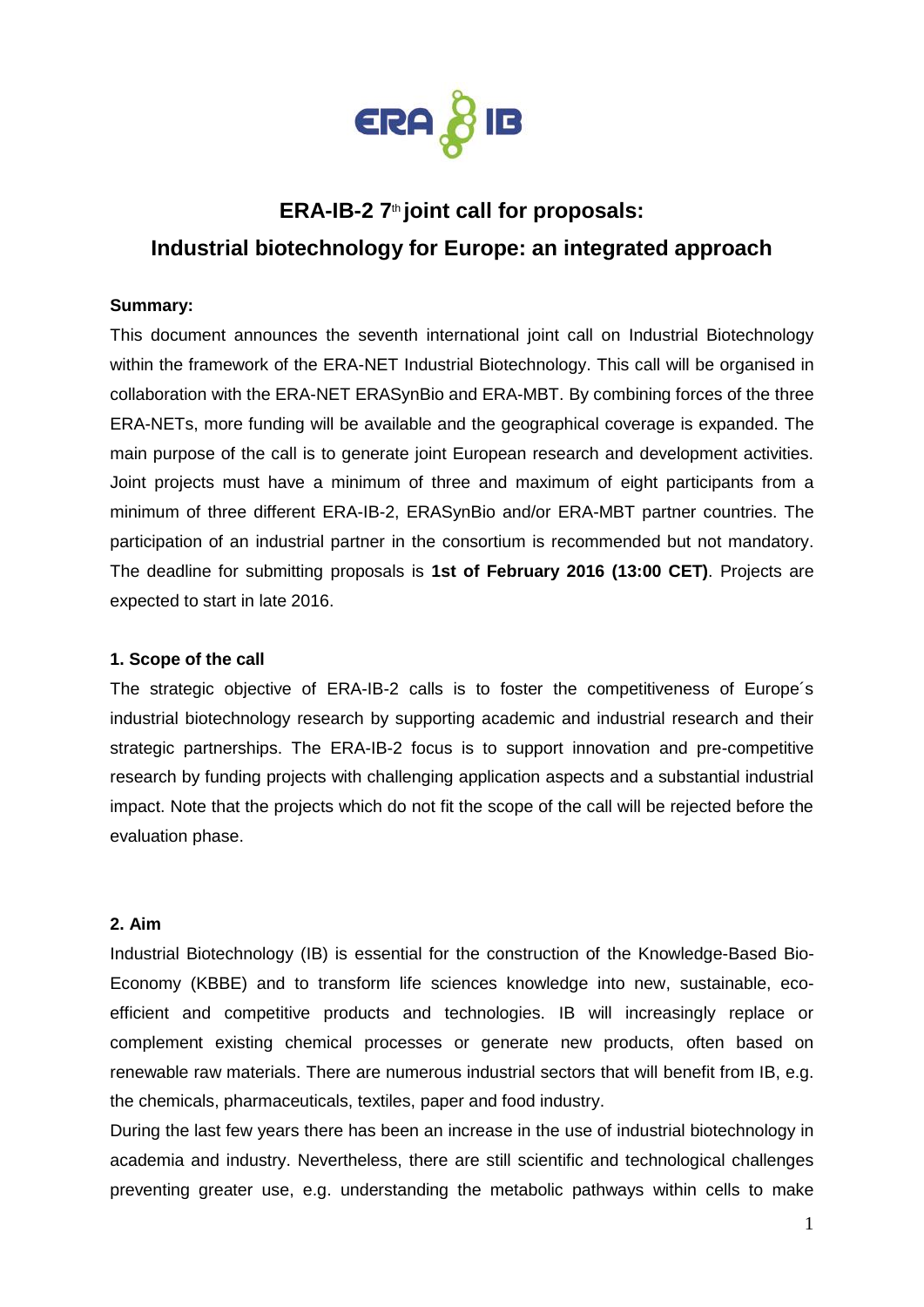reliable predictions of the outcomes of genetic manipulation or being able to design biocatalysts with sufficient stability for continual industrial use. In addition, many scientific discoveries appear to take too long to be translated into commercial products or processes.

ERA-IB-2 is a four-year programme funded under the European Commission ERA-NET scheme (Contract number: 291814) in the  $7<sup>th</sup>$  Framework Programme. The objective of the ERA-NET scheme is to step up the cooperation and coordination of research and development activities carried out at national or regional level in the Member States and Associated States.

ERA-IB-2 brings together 19 research programme funding and/or management organisations in 14 countries with important activities in the field of IB, aiming at coordinating national and regional funding programmes in the field of Industrial Biotechnology. The network is a continuation of the first ERA-IB-2, which was funded under the  $6<sup>th</sup>$  Framework Programme from 2006 to 2011.

The objective of ERA-IB-2 is to foster knowledge transfer from invention to innovation, from fundamental research into technically realisable and cost-effective products and technologies. It is aimed at establishing cross-border partnerships between industrial and academic IB research, improving and accelerating technology transfer, and strengthening European efforts to achieve sustainable industrial development. These goals should be achieved by implementing common calls for trans-national R&D projects. The transnational collaboration on research as well as on funding level will contribute to strengthen the still fragmented European Industrial Biotechnology funding landscape.

This ERA-IB-2 call will also be organised in collaboration with ERASynBio, and ERA-Net MBT. ERASynBio is a sustainable initiative based on the previous ERA-Net ERASynBio and consists of 9 partners/observers. The focus of ERASynBio is in the field of synthetic biology. ERA-MBT is a joint initiative based on marine biotechnology research. ERA-Marine Biotech's 19 partners from 14 countries will work with stakeholders from industry and organizations to identify needs and gaps in the value chain from research and development, through optimizing research results for proof of concept and industrial uptake and valorization.By combining the four ERA-NETs, more funding will be available and the geographical coverage is expanded, increasing the number of projects that might be funded.

Under the umbrella of ERA-IB-2, the following [ERA-IB-2](http://www.era-ib.net/) partners:

- Agentschap voor Innovatie door Wetenschap en Technologie (IWT), Belgium
- **Bundesministerium für Bildung und Forschung (BMBF), Germany**
- Sächsisches Staatsministerium für Wissenschaft und Kunst (SMWK)/Freistaat Sachsen, Germany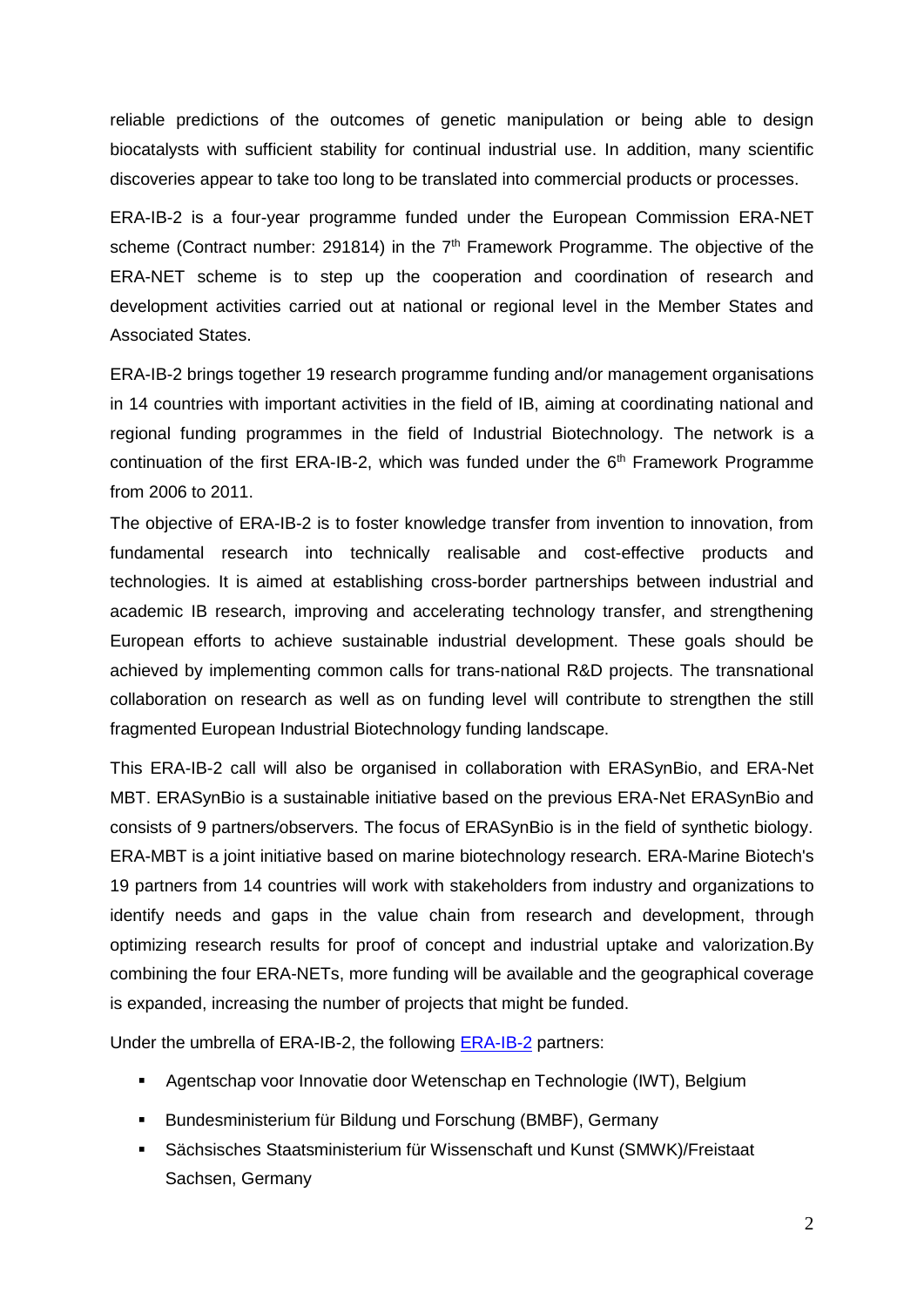- **E.** Latvian Academy of Sciences, (LAS) Latvia
- Norges forskningsråd (RCN), Norway
- Narodowe Centrum Badań i Rozwoju (NCBR), Poland
- Fundação para a Ciência e a Tecnologia (FCT), Portugal
- Unitatea Executiva pentru Finantarea Invatamantului Superior, a Cercetarii, Dezvoltarii si Inovarii (UEFISCDI), Romania
- Фонд содействия развитию малых форм предприятий в научно-технической сфере (Foundation for Assistance to Small Innovative Enterprises) (FASIE), Russia
- **Ministerio de Economia y Competitividad (MINECO), Spain**
- Türkiye Bilimsel ve Teknolojik Araştırma Kurumu (TUBITAK), Turkey

and the following **ERASynBio** partners:

- Academy of Finland (AKA), Finland
- **Bundesministerium für Bildung und Forschung (BMBF), Germany (also partner in** ERA-IB-2)
- **EXEC** Latvian Academy of Sciences, (LAS) Latvia
- Norges forskningsråd (RCN), Norway (also partner in ERA-IB-2)
- Fundação para a Ciência e a Tecnologia (FCT), Portugal, (also partner in ERA-IB-2)
- Ministerio de Economia y Competitividad (MINECO), Spain, (also partner in ERA-IB-2)
- **Kommission für Technologie und Innovation (KTI), Switzerland**

and the following partners of [ERA-MBT:](http://www.marinebiotech.eu/marine-biotechnology-era-net)

- Agentschap voor Innovatie door Wetenschap en Technologie (IWT), Belgium (also partner in ERA-IB-2)
- Bundesministerium für Bildung und Forschung (BMBF), Germany (also partner in ERA-IB-2 and ERASynBio)
- Norges forskningsråd (RCN), Norway, (also partner in ERA-IB-2)
- Fundação para a Ciência e a Tecnologia (FCT), Portugal, (also partner in ERA-IB-2)
- Unitatea Executiva pentru Finantarea Invatamantului Superior, a Cercetarii, Dezvoltarii si Inovarii (UEFISCDI), Romania, (also partner in ERA-IB-2)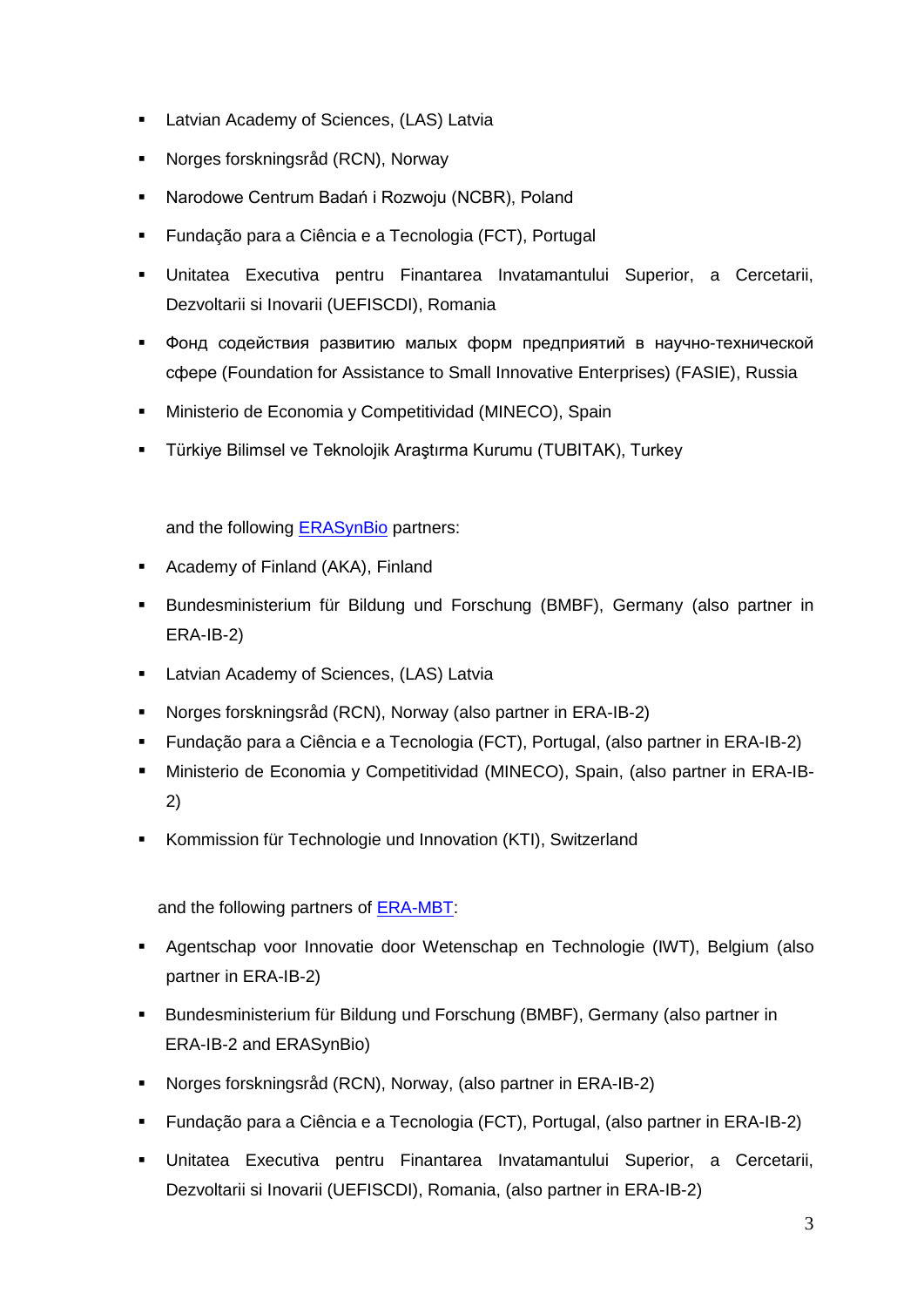Ministerio de Economia y Competitividad (MINECO), Spain, (also partner in ERA-IB-2 and ERASynBio)

have decided to participate in the seventh joint call for multilateral research projects addressing "Industrial biotechnology for Europe: an integrated approach".

## **3. Expected projects**

Funding is available for innovative, industry relevant Industrial Biotechnology projects on the following topics:

1. Conversion of industrial by-products and biomass into value-added products

2. Novel systems for new or more sustainable processes using bio-catalysts such as enzymes, micro-organism and cell-free biosynthesis systems from natural or synthetic origins. This includes orthogonal biosystems, minimal genome approaches and protocells.

3. Compounds by understanding and engineering metabolic pathways including synthetic biology approaches.

4. Process development, intensification and/or integration in existing industrial processes e.g. upstream or downstream design, scale-up of biotechnological processes.

Proposals dealing with synthetic or biotechnological approaches in marine systems are eligible and explicitly invited, as are all other proposals in the field of synthetic and industrial biotechnology. There will be a dedicated call for proposals from ERA-MBT about "Bioactive molecules from the marine environment – Biodiscovery" – this theme is not in the scope of the ERA-IB call and such proposals should be submitted in the frame of the upcoming ERA-MBT call planned to be published in November 2015.

Projects should clearly address the product and market to be addressed, produced by biotechnological processes, e.g.

- 1. Bio-based materials
- 2. Platform chemicals e.g. bio-monomers, oligomers and polymers
- 3. Pharmaceuticals, functional food/feed ingredients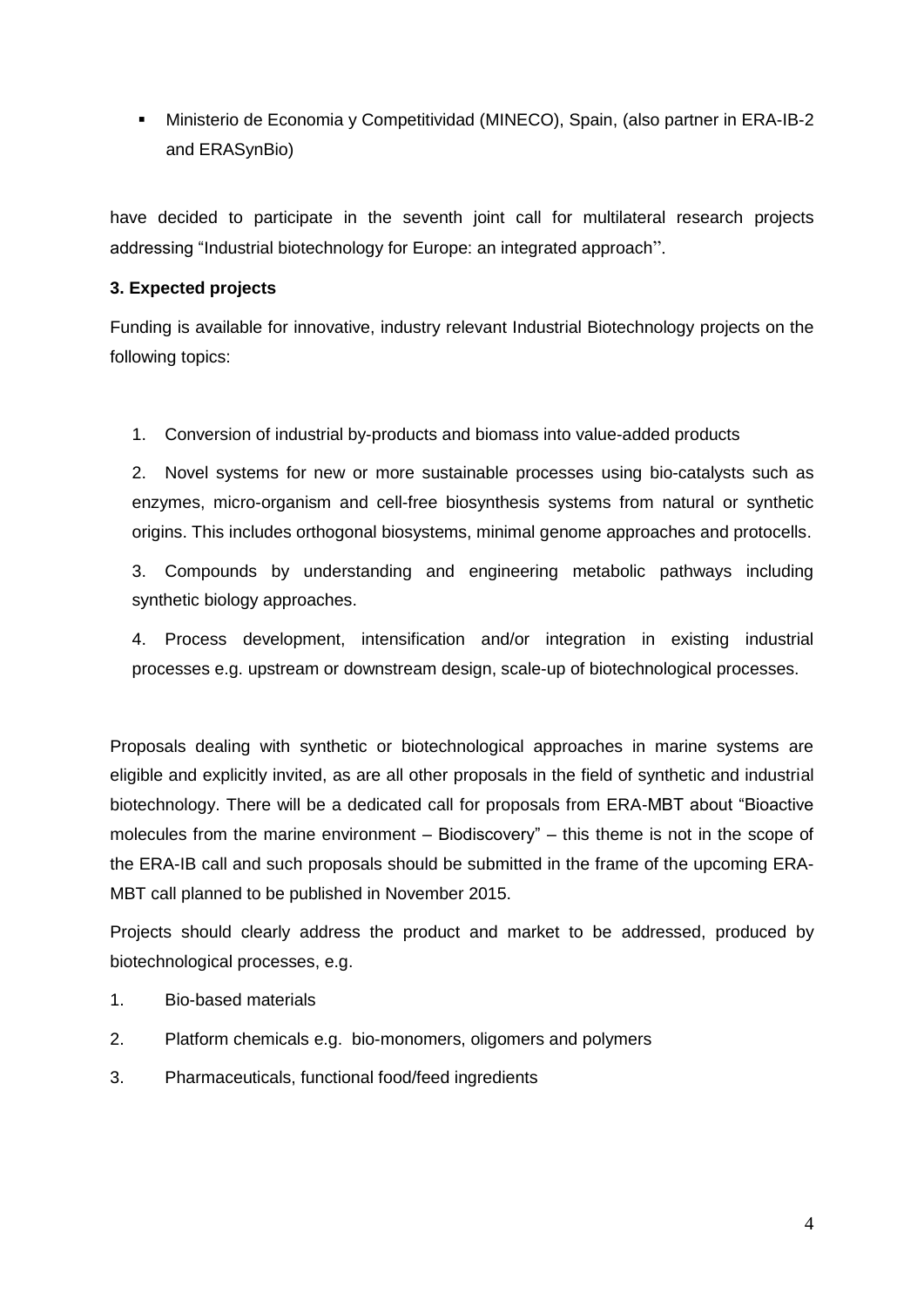$\rightarrow$  Please check national/regional regulations since some of these topics may not be suitable for all agencies. As well as describing the technical aspects of the project, proposals should describe their social, economic and environmental impact

With this joint call, ERA-IB-2, ERASynBio and ERA-MBT want to foster the integration of different steps of the whole value chain.

The applications **should fit**

- To the specific remit of the national/regional funding organisations (see Annex 2 National or regional regulations, National or regional eligibility criteria). In order to find out whether a project would be eligible in the respective countries it is obligatory to contact the funding agencies (see Annex 1 of the Call text) before handing in a proposal. If one proposal does not meet the number of participants or one of the participants is not eligible, the proposal will not enter the evaluation phase.
- To the scope of the call. Proposals not meeting the scope of the call might be rejected before the evaluation phase.

#### **All ERA-IB-2 projects should follow these principles:**

- All project partners contribute to, and benefit from, an equitable and balanced cooperation.
- Adequate protection of intellectual property rights used in and generated during joint research and development is ensured.
- Results of collaborative projects are shared through a controlled process that protects and equitably allocates any intellectual property rights established during cooperation.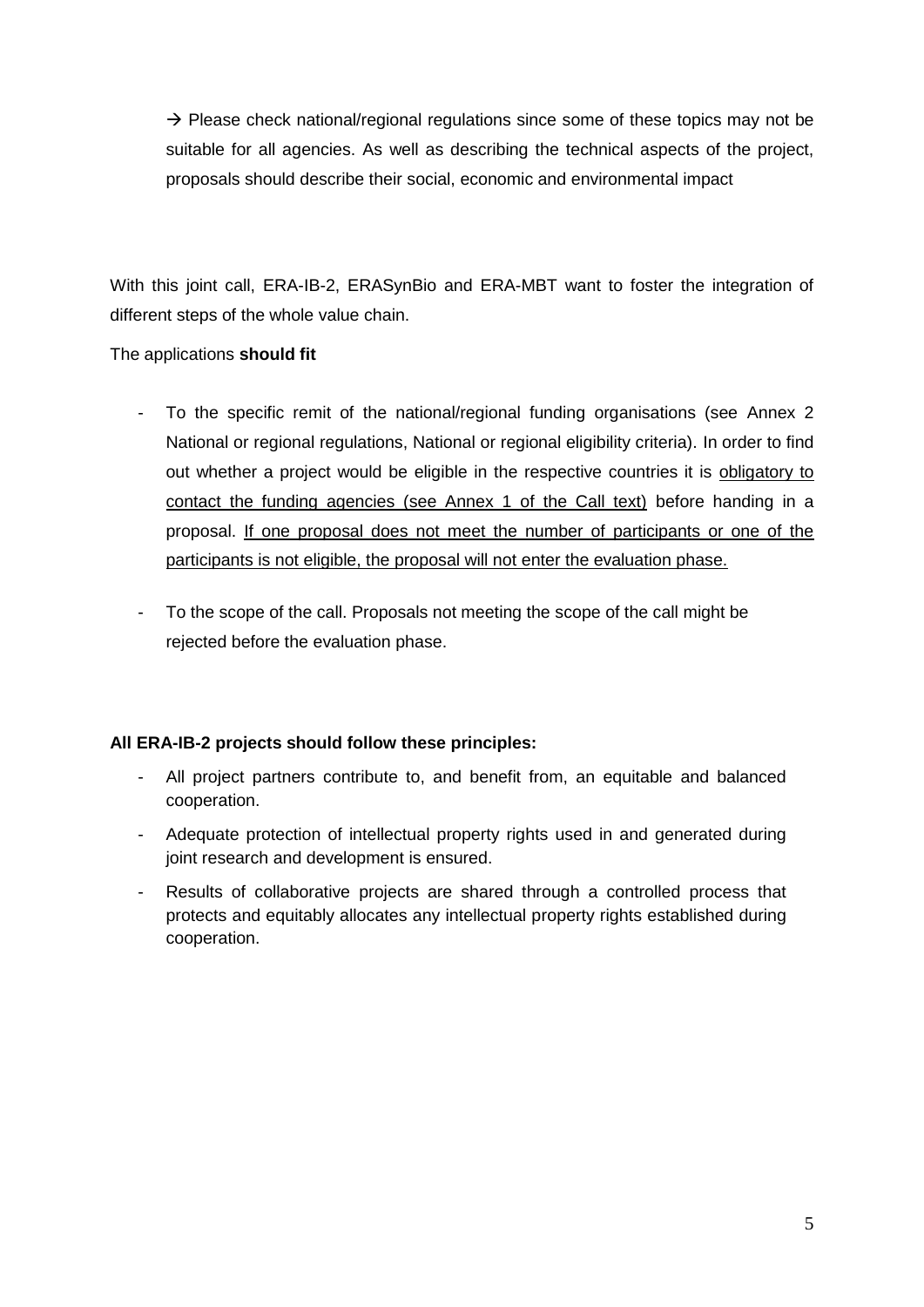# **Summary of funding options and restrictions**

**\*Please note that this is only a summary. Please read also the following section "National or regional regulations, national or regional eligibility criteria"**

| Funding<br>Organisation | Country   | Indicative<br>funding<br>(Mio<br>Euro) | Research topics<br>included/excluded<br>from funding | Funding of<br>industrial<br>partners<br>possible?                   | Maximum<br>funding per<br>project<br>partner?                             | Additional documents<br>required        | Funding of<br>PhD<br>students<br>possible                                                                                   | Maximum<br>project<br>duration<br>(years) | Any other national / regional restrictions                                                                   |  |
|-------------------------|-----------|----------------------------------------|------------------------------------------------------|---------------------------------------------------------------------|---------------------------------------------------------------------------|-----------------------------------------|-----------------------------------------------------------------------------------------------------------------------------|-------------------------------------------|--------------------------------------------------------------------------------------------------------------|--|
| AKA                     | <b>FL</b> | 0.7 Mio€                               | None                                                 | No                                                                  |                                                                           | See annexes for<br>national regulations | Yes                                                                                                                         | 3-4 years                                 | See annexes for national regulations                                                                         |  |
| <b>BMBF</b>             | DE        | 3.5 Mio€                               | None                                                 | Yes                                                                 | $\mathsf{No}$                                                             | See annexes for<br>national regulations | Yes                                                                                                                         | $\mathbf{3}$                              | See annexes for national regulations                                                                         |  |
| <b>FASIE</b>            | <b>RU</b> | 1 Mio€                                 | None                                                 | Yes. ONLY<br>industry.<br>See national<br>regulations               | 200,000€<br>per Russian<br>participant                                    | See annexes for<br>national regulations | <b>No</b>                                                                                                                   |                                           | 3 See annexes for national regulations                                                                       |  |
| <b>FCT</b>              | PT        | $0.4$ Mio $\epsilon$                   | None                                                 | Yes up to<br>50% eligible<br>costs                                  | Yes, 0.20 M<br>Eur if<br>coordination<br>and 0.125 M<br>Eur if<br>partner | Term of commitment<br>for FCT           | Yes, but<br>with a<br>research<br>fellowship<br>for a<br>master<br>student<br>(and not a<br>specific<br>PhD<br>scholarship) | Two-three<br>years                        | See national regulations in the following link:<br>https://www.fct.pt/apoios/projectos/regulamentos.phtml.pt |  |
| <b>IWT</b>              | BE        | 0.750<br>Mio€                          | Excluded= topics<br>related to arms<br>and war       | Mandatory                                                           | 250,000€                                                                  | Valorization in<br><b>Flanders</b>      | No                                                                                                                          | 3                                         | See national regulations.                                                                                    |  |
| KTI                     | <b>CH</b> | $0.5$ Mio $\epsilon$                   | None                                                 | No, but<br>participation<br>of industry<br>partner is<br>compulsory | No                                                                        | See national<br>regulations             | Yes                                                                                                                         |                                           | 3 See national regulations                                                                                   |  |
| LAS                     | LV        | 0.210<br>Mio€                          | None                                                 | Yes, see<br>annex for<br>national<br>regulations                    | Yes,<br>210.000€                                                          | No                                      | Possible,<br>but the cost<br>of PhD<br>fellowship                                                                           | $\overline{3}$                            | See annexes for national regulations                                                                         |  |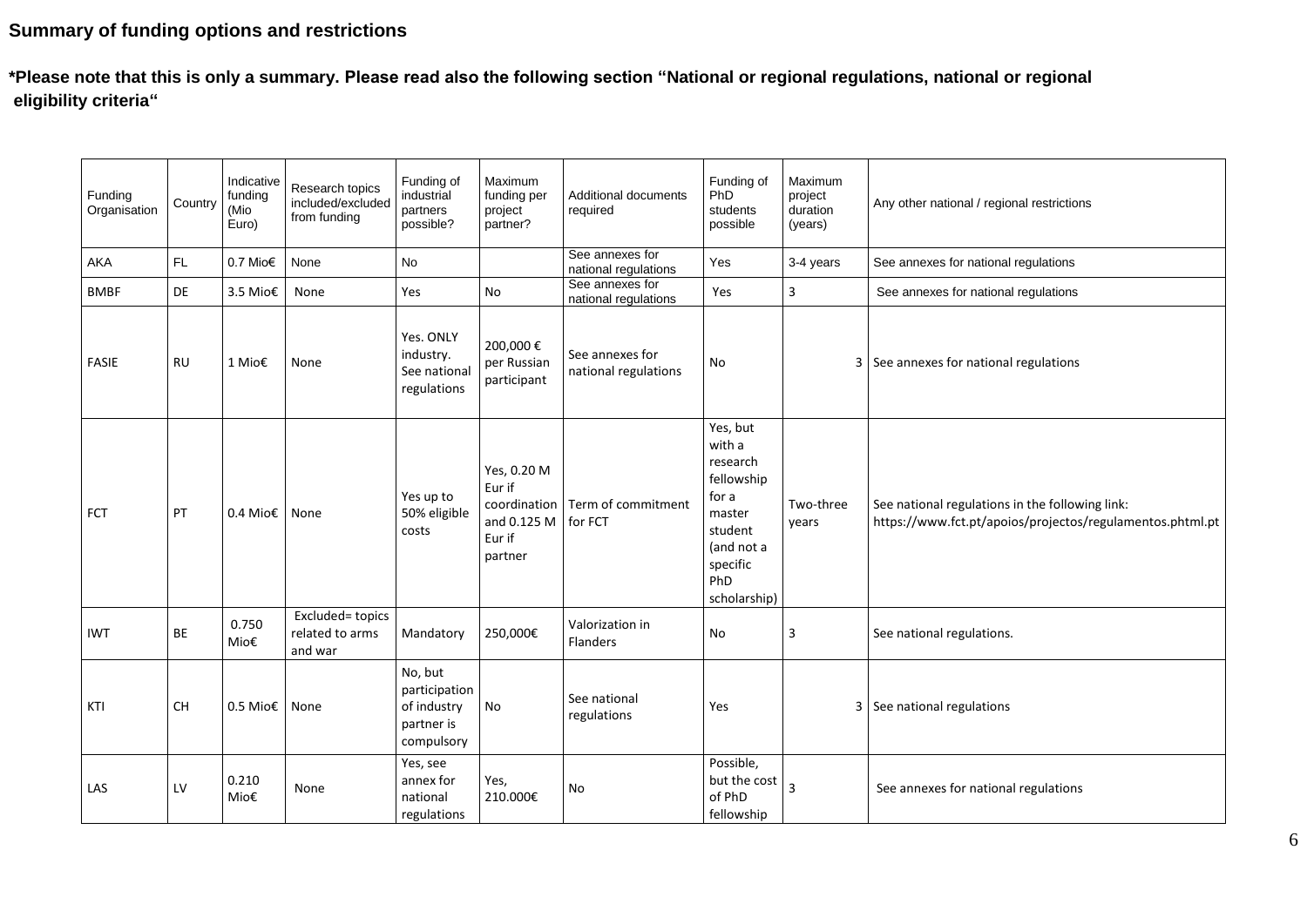|                 |           |                      |              |                                                  |                               |                                                       | is not<br>eligible                                                  |                                        |                                                                                        |
|-----------------|-----------|----------------------|--------------|--------------------------------------------------|-------------------------------|-------------------------------------------------------|---------------------------------------------------------------------|----------------------------------------|----------------------------------------------------------------------------------------|
| <b>MINECO</b>   | ES        | 1.5Mio€              | None         | <b>No</b>                                        | Yes, see<br>national<br>annex | No                                                    | No                                                                  | 3                                      | See annexes for national regulations                                                   |
| <b>NCBR</b>     | PO        | 0.5 Mio€ None        |              | Yes                                              | No                            | See guide for<br>applicants:<br>http:/www.ncbr.gov.pl | Possible,<br>but the cost<br>of PhD<br>fellowhip is<br>not eligible | International<br>project's<br>duration | See national regulations                                                               |
| <b>RCN</b>      | <b>NO</b> | 1.6 Mio€             | All included | Yes                                              | 540.000€                      | No                                                    | Yes                                                                 | No limit                               | 540.000€ per project                                                                   |
| SMWK            | DE        | 0,5<br>flexible      | none         | Yes                                              | none                          | See annex<br>for<br>regional<br>regulations           | Yes                                                                 | 3                                      | See annex<br>for<br>regional<br>regulations                                            |
| <b>TUBITAK</b>  | TK        | $\mathbf{1}$         | All included | yes/only<br>industrial<br>partners are<br>funded | X                             | X                                                     | No                                                                  | $\overline{3}$                         | Universities/institutions ca not be funded but they can take<br>part as subcontractors |
| <b>UEFISCDI</b> | <b>RO</b> | $0.5$ Mio $\epsilon$ |              |                                                  |                               | See annex for<br>national regulations                 |                                                                     |                                        | See annex for national regulations                                                     |

Important note: the participation of an industrial partner is recommended but not mandatory in each consortium. Please keep in mind that some, but not all, funding organisations require an industry partner being involved in "their" national/regional share of a consortium (see table above).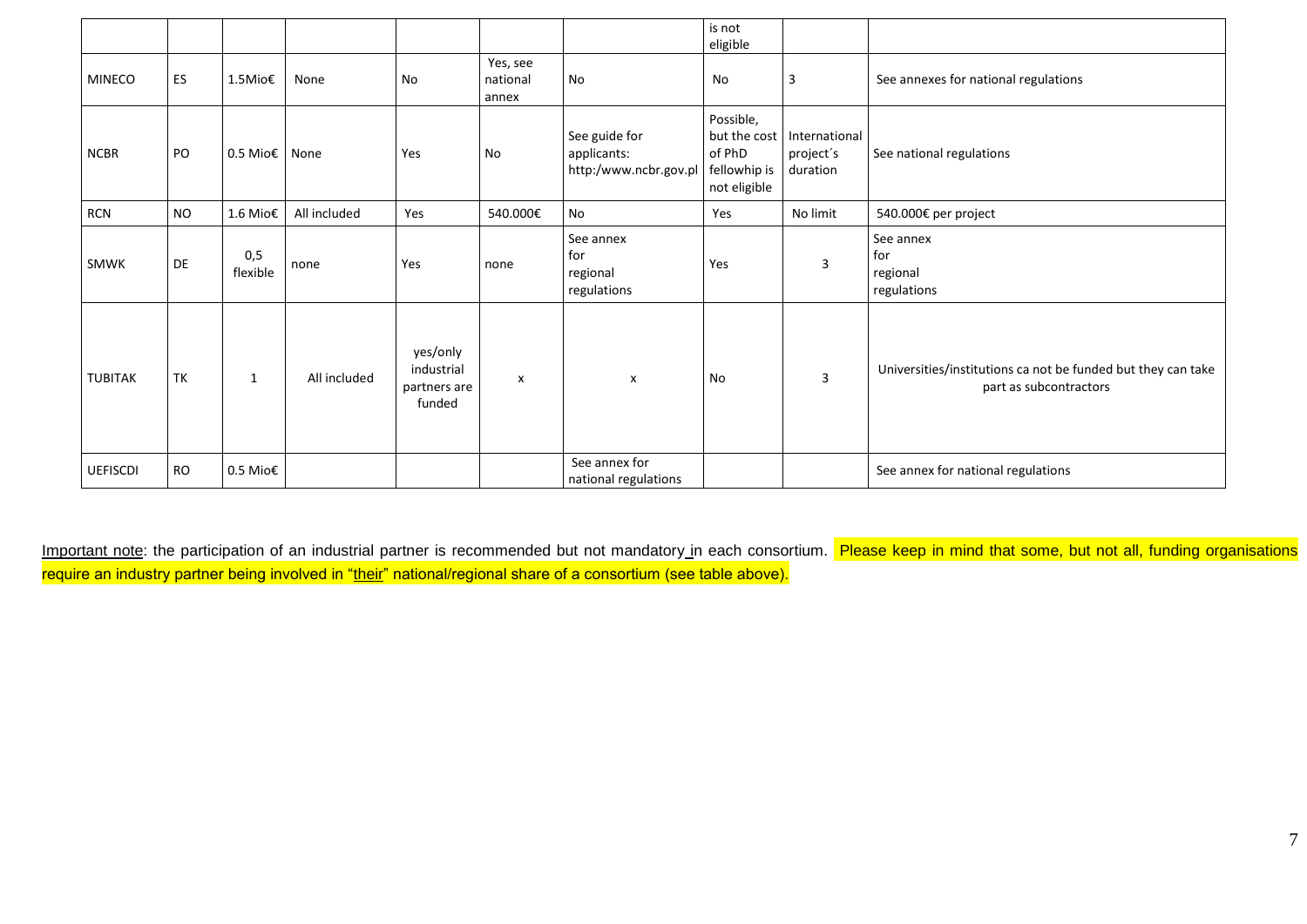#### **4. Funding recipients / consortium partners**

Funding is carried out according to the "nationality principle", meaning that each participating national or regional funding agency funds their respective national research partners in a particular project consortium. Consortia consisting of a least three partners (legal entities) requesting and/or providing fund from, at least, three different ERA-IB-2, ERASynBio and/or ERA-MBT member countries/regions contributing to the call. All partners should contribute significantly to the development and execution of research project activities. The nature and significance of each of the partner´s contribution will be assessed and evaluated in the evaluation stage under the following Evaluation criteria of the call: 1.Scientific and technological quality (weighting factor 3x): 1.4 (each partner is recommended to enquire if any forms must be submitted at national or regional level in advance, see Annex 2). Consortia can involve a maximum of eight partners.

. The participation of at least one industrial partner in the consortium is recommended but not mandatory. The call is open to consortia including large companies, small and medium-size enterprises (SMEs), RTOs and universities. Funding and industry participation are subject to national or regional regulations (see Annex 2 *National or regional regulations, National or regional eligibility criteria*).

Parties from countries which do not take part in this call may be a partner in a consortium at their own cost if their contribution is important to achieve the project goals. Industrial partners that cannot be funded by their national / regional funding organisation may participate in a consortium on their own account. However, the maximum of eight project partners may not be exceeded. Within a joint proposal, each group leader will be the contact person for the relevant national or regional funding agency. All research groups agree to abide by the rules and agreements made within the call framework of ERA-IB-2 /ERASynBio/ERA-MBT call.

#### **5. Financial modalities and funding prerequisites**

The total budget available for this call is approximately  $\epsilon$  12M. Funding is granted according to national or regional regulations (see annex 2 *National or regional regulations, national or regional eligibility criteria* for details).

All project partners are required to sign a Consortium Agreement (CA) within three months of the project start, addressing the points given in the *Consortium agreement guidelines* (available on the ERA-IB-2 website, http://www.ERA-IB-2.net/). On request, the CA must be made available to the national or regional funding organisations, together with any other information required by national or regional regulations.

#### **6. Application procedure**

The application process is one-phased. Throughout the whole process, the ERA-IB-2 Call Secretariat (pti-eraibcalloffice@fz-juelich.de) is the central communication point for all applicants.

The proposal must be submitted electronically via the ERA-IB-2 submission website [\(http://www.submission-ERA-IB-2.eu/\)](http://www.submission-era-ib.eu/) by 1st of February 2016 (13:00 CET).

#### **7. Eligibility and evaluation procedure**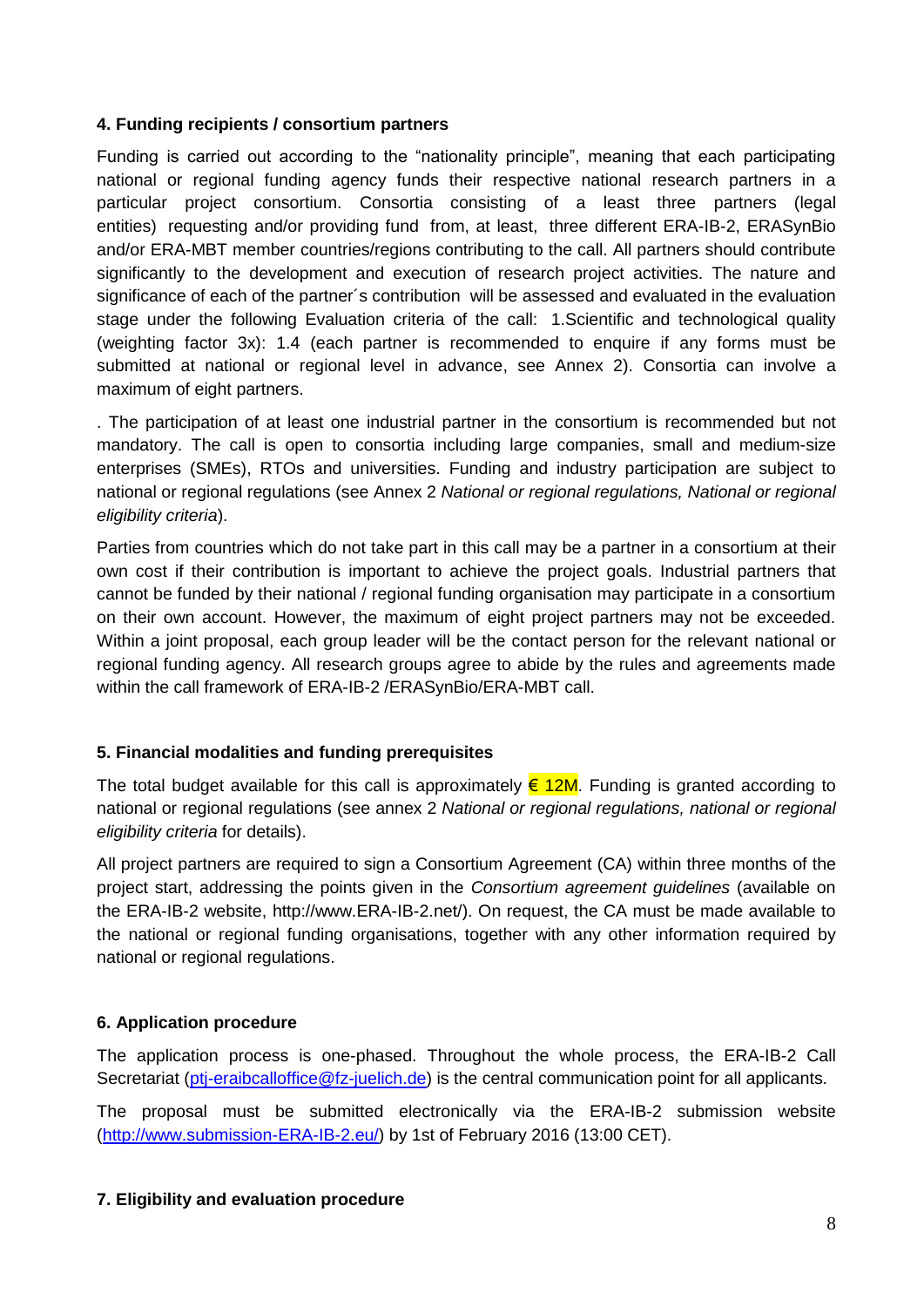It is the aim of the 7<sup>th</sup> ERA-IB-2 joint call, which is supported by ERASynBio and ERA-MBT, to facilitate a broad-based funding support from the member countries and to allow for flexibility with regard to composition of consortia, in particular with respect to size/number of partners.

# **7.1 Eligibility criteria**

Only proposals which meet all eligibility criteria will be considered for evaluation. National or regional eligibility criteria are given in the annex 2 *National or regional regulations, National or regional eligibility criteria.* In addition, all proposals must meet the following eligibility criteria:

- **Projects must be in the fields of Industrial Biotechnology/Synthetic Biology and fit into the** scope of the call as outlined in section 3 (Expected projects).
- Proposals must be written in English and be submitted on time. The deadline for submitting proposals is the 1st of February 2016 (13:00 CET). Proposals are submitted via the ERA-IB-2 submission website [\(https://www.submission-ERA-IB-2.eu/\)](https://www.submission-era-ib.eu/). In addition, if national/regional forms are required, these must be submitted directly to the national/regional agency (see annex *National or regional regulations, National or regional eligibility criteria*) according to the deadlines stated there.
- Consortia must consist of at least three partners from three different ERA-IB-2, ERASynBio and/or ERA-MBT member countries who contribute funds to the call. Consortia can involve a maximum of eight partners.
- All partners participating in a proposal should previously check their eligibility with the respective funding agency.
- Large companies, small and medium-size enterprises (SMEs) and academic research groups / organisations may be part of a consortium. Funding and industry participation are subject to national or regional regulations (see annex 2 *National or regional regulations, national or regional eligibility criteria*).
- Consortia must be coordinated by a project coordinator from an organization that successfully applies for public funding from an ERA-IB-2, ERASynBio or ERA-MBT member country.
- The project should be balanced between countries and between consortium partners in terms of contribution to the work programme. To address this, the contribution of one country to the collaborative project must not exceed 70% of the total budget. Parties from countries which do not take part in this call may be a partner in a project at their own cost if their contribution is important to achieve the project goals. The consortium leader should take steps to ensure that sufficient funds are secured from these additional partners.
- Subcontractors can be included and are managed under the national or regional financing regulations of the eligible participant.

# **8. Proposal evaluation**

Eligibility of proposals, i.e. compliance with the general ERA-IB-2 and national or regional eligibility criteria (see annex **2** *National or regional regulations, National or regional eligibility criteria),* will be checked by the ERA-IB-2, ERASynBio and ERA-MBT partners.

National or regional agencies/ministries will check the eligibility of partners from their own country, e.g. regarding compliance with all call regulations and fit to call.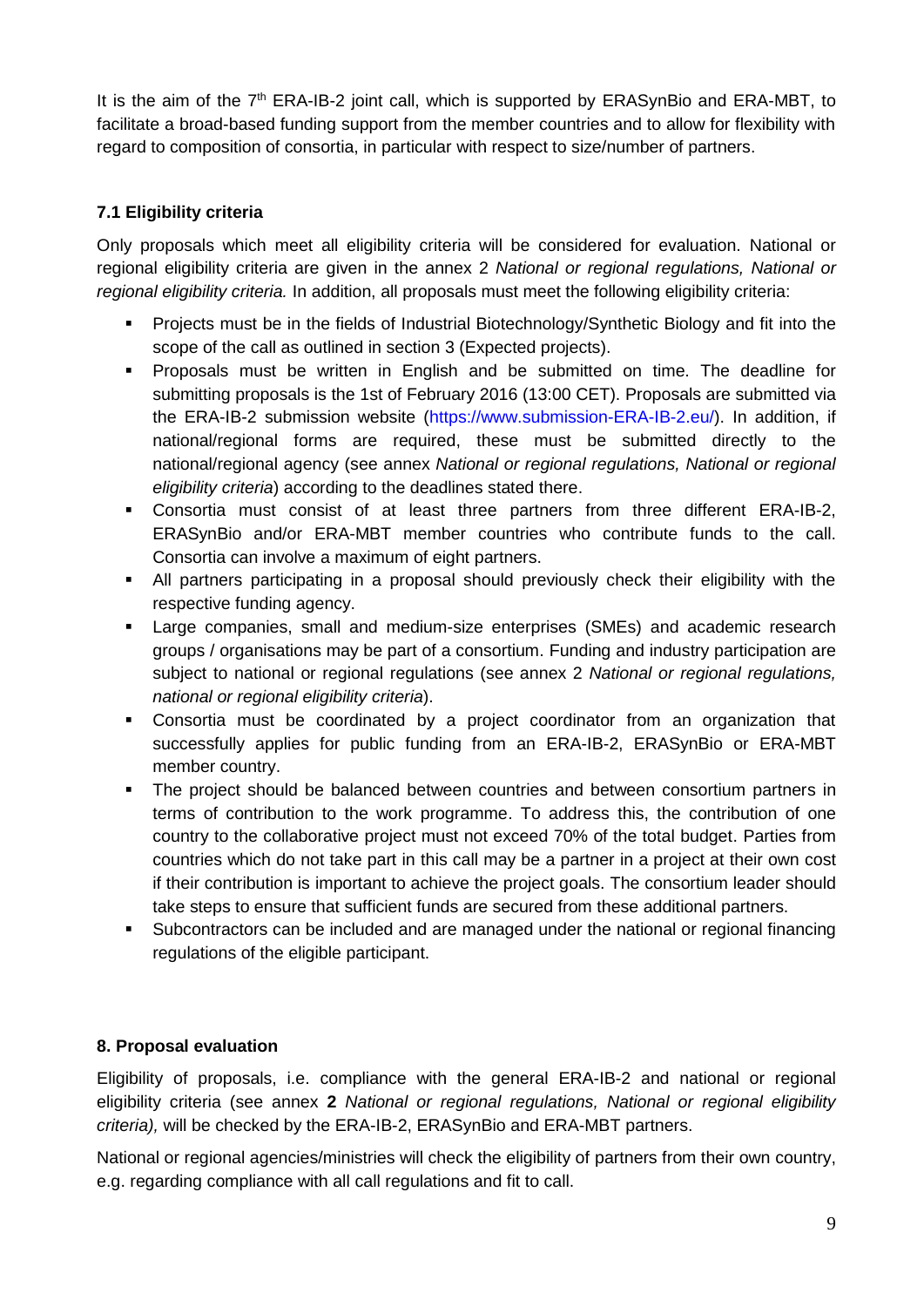The project coordinator has to make sure that all consortium partners provide the necessary information as requested from the agencies/ ministries (see annex **2** *National or regional regulations, national or regional eligibility criteria* and ERA-IB-2 Call Guidelines) to ensure the eligibility of the project, taking into account that the inclusion of a non-eligible partner in a proposal will result in the rejection of the entire proposal.

The deadline for submitting proposals is the 1st of February 2016 (13:00 CET).

## **8.1 Evaluation criteria**

The Proposals will be evaluated according to the evaluation criteria given below and by an international panel of evaluators with relevant expertise in the field. The evaluation criteria fall into the following categories:

- 1. Scientific and technological quality (weighting factor 3x)
	- 1. novel innovative research within the scientific scope of the call,
	- 2. scientific expertise and international competitiveness,
	- 3. scientific merit and feasibility, taking into account the state of the art,
	- 4. level of collaborative interaction between the groups and added value of the consortium: significance of the participation of the partners, added value and the necessity of executing the project at a transnational level
- 2. Economic and social perspective (weighting factor 3x)
	- 1. potential of the expected results for industrial application, including knowledge about the current patent situation,
	- 2. environmental and ethical issues,
	- 3. integration into the whole value-added chain, e.g. industrial exploitation
	- 4. expected economic potential (exploitation of results) and social perspective of outputs
- 3. Administrative and financial assessment (weighting factor 1x)
	- *1.* contribution and size of industrial partners, assessment of financial capabilities,
	- *2.* consortium and project management, adequateness of resources, plausibility of the financial plan,

| Scientific and technological | Weighting factor 3x |
|------------------------------|---------------------|
| quality                      |                     |
| Economic and social          | Weighting factor 3x |
| perspective                  |                     |
| Administrative and financial | Weighting factor 1x |
| assessment                   |                     |
| Maximum point score          | 18                  |

#### **8.2 Evaluation and rebuttal opportunity**

The evaluation process provides applicants with the opportunity to reply to issues raised by the expert evaluations. Project coordinators will get access to all reviews of the corresponding project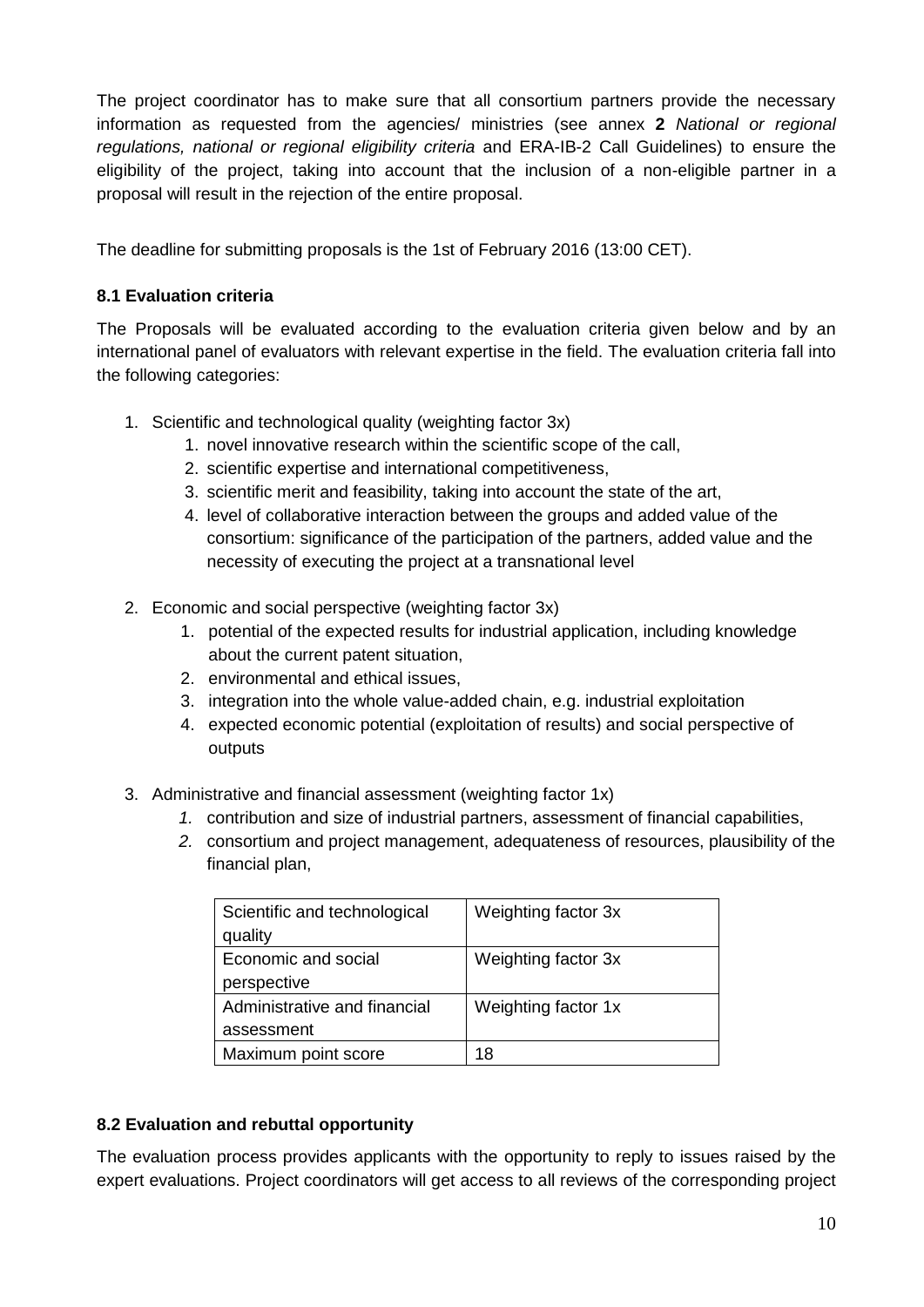without revealing the identity of evaluator. The project coordinator may submit a response to the reviews via the ERA-IB-2 submission website [\(https://www.submission-ERA-IB-2.eu/\)](https://www.submission-era-ib.eu/). The project coordinator may consult the other partners in the consortium, but only one response from the coordinator may be submitted. This response is optional, i.e. no response does not exclude the proposal from the next stage of the review procedure. For more details, rules and regulations: see "Guidelines for submission of transnational proposals within the ERA-IB-2 7<sup>th</sup> joint call for proposals".

## **9. Ranking and funding decision**

The expert panel will get access to the (optional) response and will take it into consideration at the evaluation meeting, when the proposals are ranked. Based on the ranking and the available funding, the ERA-IB-2, ERASynBio and ERA-MBT Boards will suggest which projects to fund. Final decisions will be made at national or regional level.

| 1 <sup>st</sup> October 2015                             | Call pre-announcement                           |
|----------------------------------------------------------|-------------------------------------------------|
| 2 <sup>nd</sup> November 2015                            | Call official announcement                      |
| 1 <sup>st</sup> February 2016 (13:00 CET)                | Deadline for submitting the proposals           |
| 2 <sup>nd</sup> February- 8 <sup>th</sup> April 2016     | Eligibility check and Evaluation by peer-review |
| $11^{th} - 22^{nd}$ of April 2016                        | Opportunity for rebuttal                        |
| end of May 2016                                          | Communication of the funding recommendation     |
| Autumn of 2016, depending on<br>the funding organisation | Project start                                   |

#### **6.3.4 Application and evaluation time schedule**

Within three months of the project start, a Consortium Agreement addressing the points given in the *Consortium agreement guidelines* must be signed by all consortium members and be made available upon request to the national or regional funding organisation, together with any other information required by national or regional regulations.

Joint projects are expected to start in autumn 2016, depending on the funding organisation.

#### **6.4. Forms, guidelines and further information**

All documents related to the call (call texts, application guidelines, additional information etc.) are available on the ERA-IB-2 website [www.ERA-IB-2.net.](http://www.era-ib.net/) As the countries may have additional national or regional requirements, it is strongly recommended to contact the national or regional contact persons for further information. For technical questions related to the electronic submission of your proposal, please contact the ERA-IB-2 call secretariat (pti-eraibcalloffice@fz[juelich.de\)](mailto:ptj-eraibcalloffice@fz-juelich.de).

#### **6.5. Submission**

 All applicants must submit the proposals via the ERA-IB-2 submission website (https://www.submission-ERA-IB-2.eu/).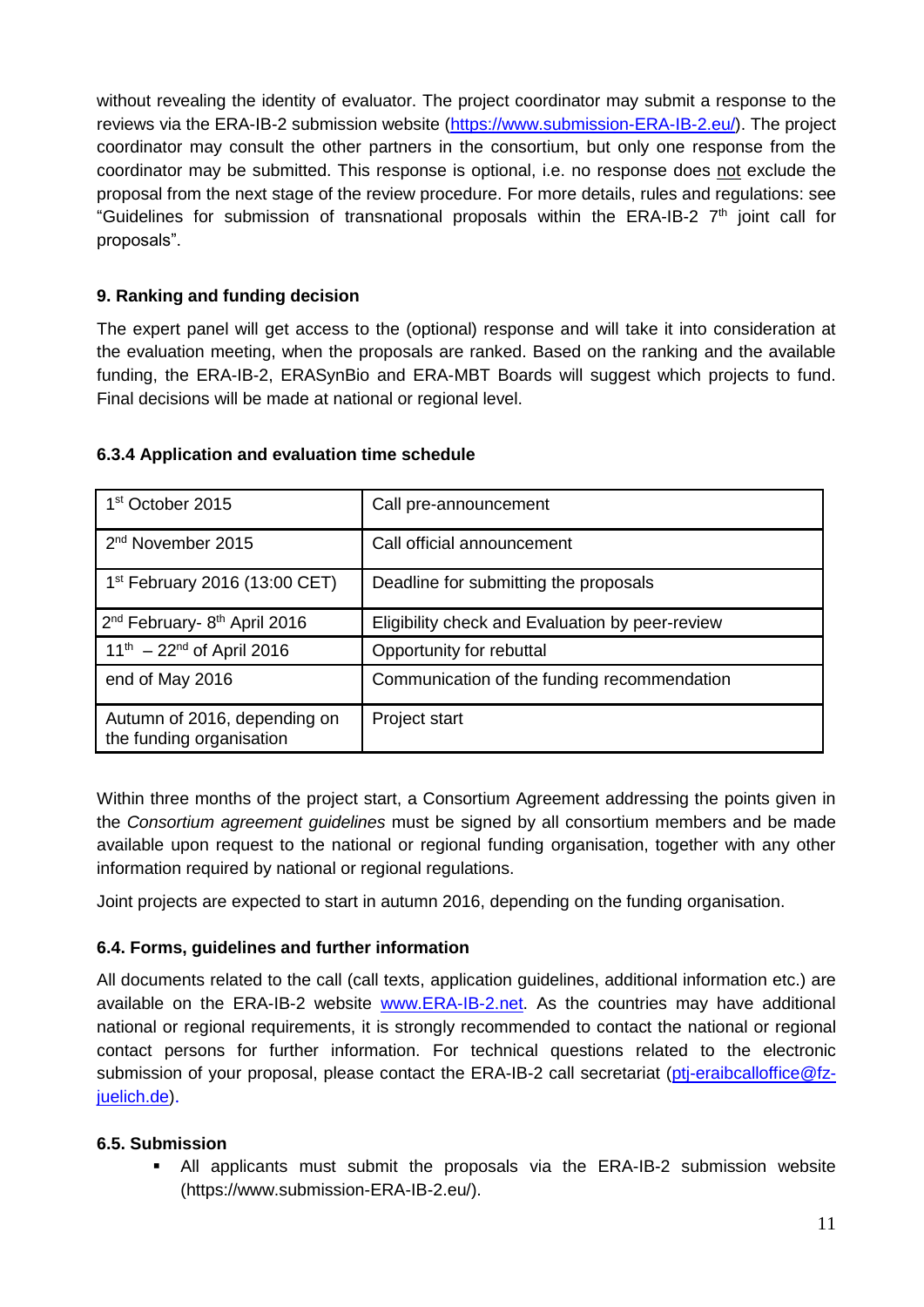In order to avoid individual conflicts of interest, it is possible to ask the ERA-IB-2 call secretariat to exclude certain companies / research groups / individual evaluators (e.g. direct competitors, names of individuals) from the evaluation expert panel. Please send your request, stating the reason for excluding the referees, to the ERA-IB-2 call secretariat*.* Your request must reach the secretariat by the 1st of February 2016. Your request will be treated confidentially.

## **5. Reporting requirements**

Projects might be required to provide a mid-term and a final report as well as a non-confidential summary of the outcomes of their project for publication via the ERA-IB-2 submission website [\(https://www.submission-ERA-IB-2.eu\)](https://www.submission-era-ib.eu/). In addition, it is envisaged to carry out status seminars at the mid and end points of the project and project coordinators will present their projects. The final presentation may be open to the public. The costs for attending the Status Seminars should be covered by the project budgets. Additional reporting or monitoring of the projects may be required by your funding body.

After the projects funded through this call have ended, the ERA-IB-2 consortium will publish a call brochure with an overview of the R&D results. Hereby, ERA-IB-2 wants to reach out to the wider research community and interested public to inform them about your work and its relevance for industry and society. Therefore a summary of research results is needed that can be understood by a broader audience. The text should give an overview of your results and consortium partnership as well as the relevance of the project, i.e. the impact of the project results on daily life, and the added value of the ERA-IB-2 transnational approach of ERA-IB-2. ERA-IB-2 will provide a template for this summary on the submission website.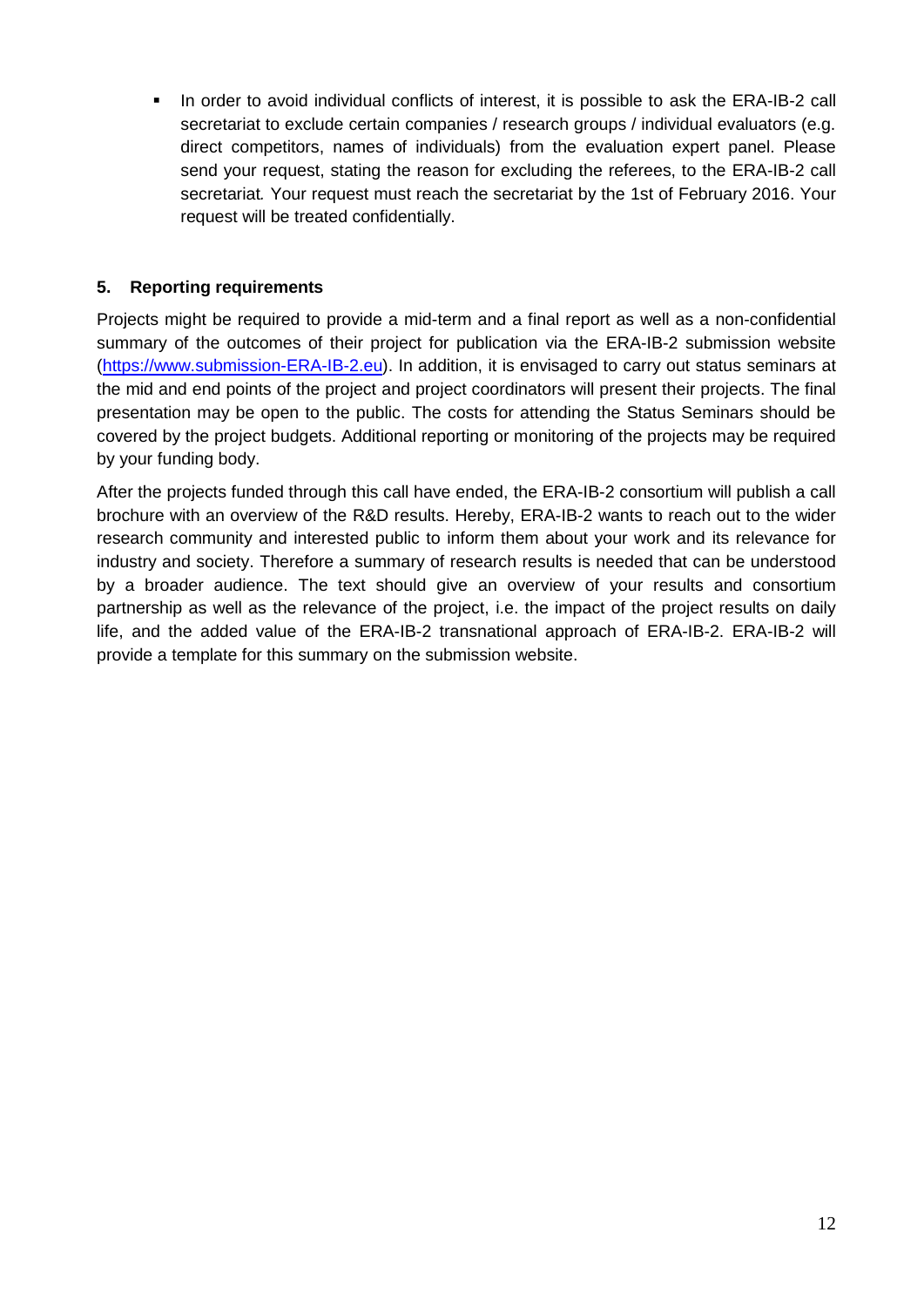# **ANNEX 1. National or regional contact persons**

| <b>Country</b>        | <b>Funding</b> | <b>Contact Person</b>                                                                                                                                                                                                                      |
|-----------------------|----------------|--------------------------------------------------------------------------------------------------------------------------------------------------------------------------------------------------------------------------------------------|
|                       | Organisation   |                                                                                                                                                                                                                                            |
| Flanders /<br>Belgium | <b>IWT</b>     | Marianne Claessens IWT<br>Koning Albert II laan 35 bus 16<br>1030 Brussels, Belgium<br>Tel + 32 2 432 42 09<br>E-mail: MCL@iwt.be<br>Kirenzi Kanobana<br>Koning Albert II laan 35 bus 16<br>1030 Brussels, Belgium<br>Tel + 32 2 432 42 11 |
| Finland               | <b>AKA</b>     | Jukka Reivinen<br>Academy of Finland<br>Hakaniemenranta 6<br><b>POB 131</b><br>FI-00531<br>E-mail: jukka.reivinen@aka.fi<br>Tel +358 29 533 5099                                                                                           |
| Germany               | <b>BMBF</b>    | Dr. Marion Karrasch-Bott, Dr. Claudia Junge<br>Forschungszentrum Juelich (FZJ)<br>PtJ-BIO<br>D-52425 Juelich, Germany<br>Tel +49 2461 61 6245; +49 30 20199 466<br>E-mail: m.karrasch@fz-juelich.de; c.junge@fz-<br>juelich.de             |
| Germany/<br>Saxony    | <b>SMWK</b>    | Gabriele Süptitz<br>Saxon State Ministry for Higher Education, Research<br>and the Arts<br>Tel.: +49 351 564 6422<br>E-mail: Gabriele.sueptitz@smwk.sachsen.de                                                                             |
| Latvia                | <b>LAS</b>     | Dace Tirzite<br>Latvian Academy of Sciences<br>Akademijas sq.1, Riga, LV-1050<br>Latvia<br>Tel.: +371-29644426<br>e-mail: dace.tirzite@lza.lv                                                                                              |
| Norway                | <b>RCN</b>     | Øystein Rønning, Ph.D.<br>Special adviser<br><b>Research Council of Norway</b><br>Phone: +47 22037106/91623960<br>E-mail: oro@rcn.no                                                                                                       |
| Poland                | <b>NCBR</b>    | Małgorzata Ziemińska<br>E-mail: malgorzata.zieminska@ncbr.gov.pl<br>Tel: +48 22 39 07 493<br>NARODOWE CENTRUM BADAŃ I ROZWOJU<br>(NCBR)<br>00-695 Warszawa, ul. Nowogrodzka 47a                                                            |
| Portugal              | <b>FCT</b>     | Marta Norton<br>Fundação para a Ciência e a Tecnologia (FCT)<br>Av. D. Carlos I, 126<br>1249-074 Lisboa<br>Tel.: +351 213 911565                                                                                                           |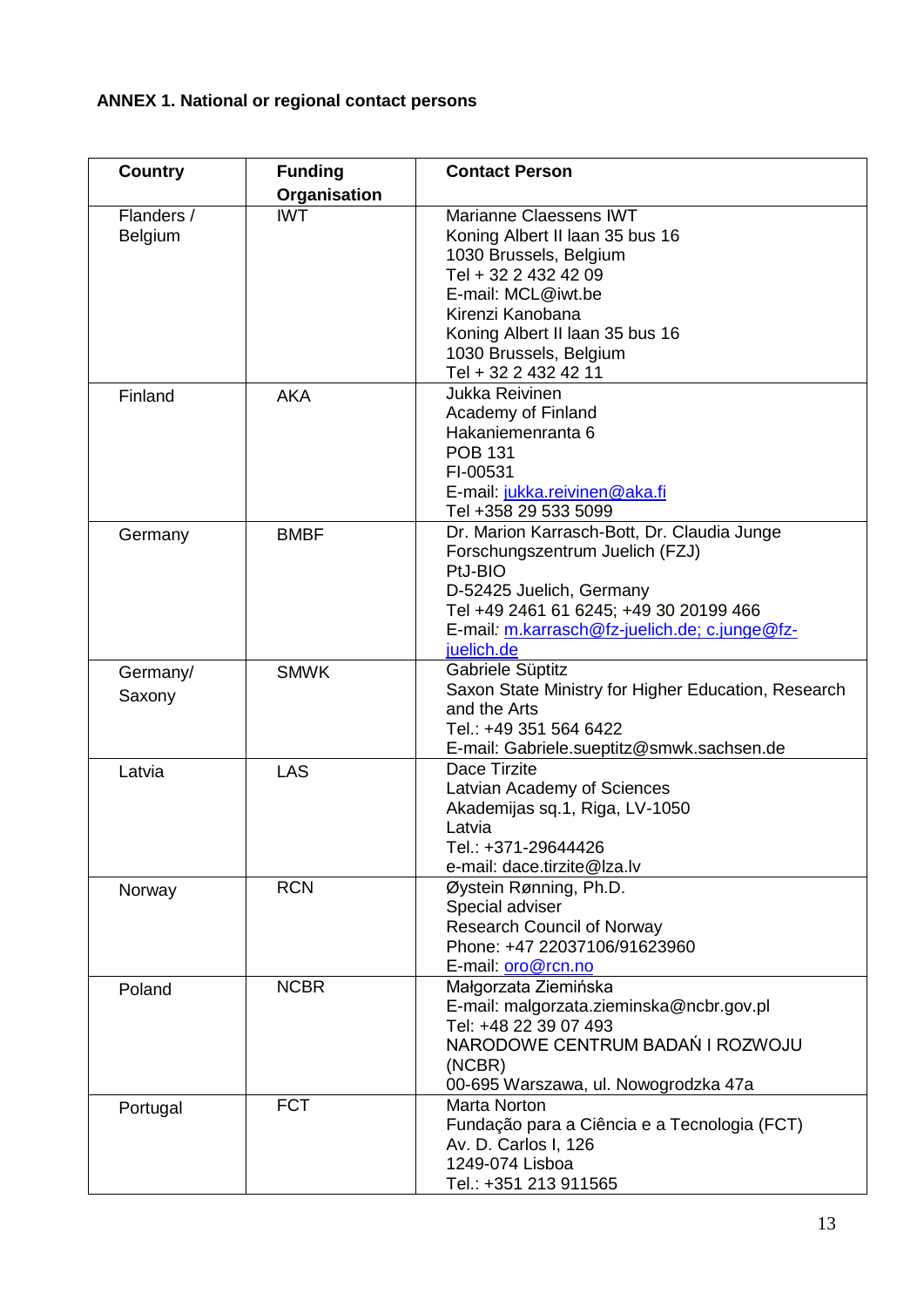|               |                 | E-mail marta.norton@fct.pt                         |
|---------------|-----------------|----------------------------------------------------|
| Romania       |                 | <b>Adrian ASANICA</b>                              |
|               | <b>UEFISCDI</b> | Executive Agency for Higher Education,             |
|               |                 | Research, Development and Innovation Funding /     |
|               |                 | Unitatea Executiva pentru Finantarea               |
|               |                 | Invatamantului Superior, a Cercetarii, Dezvoltarii |
|               |                 | si Inovarii (UEFISCDI)                             |
|               |                 | E-mail: adrian.asanica@uefiscdi.ro                 |
|               |                 |                                                    |
|               |                 | Simona Cristina STOIAN                             |
|               |                 | Executive Agency for Higher Education,             |
|               |                 |                                                    |
|               |                 | Research, Development and Innovation Funding /     |
|               |                 | Unitatea Executiva pentru Finantarea               |
|               |                 | Invatamantului Superior, a Cercetarii, Dezvoltarii |
|               |                 | si Inovarii (UEFISCDI)                             |
|               |                 | Phone: +40213023893                                |
|               |                 | E-mail: simona.stoian@uefiscdi.ro                  |
| <b>Russia</b> | <b>FASIE</b>    | Mrs. Olga Levchenko                                |
|               |                 | Foundation for assistance to small innovative      |
|               |                 | enterprised (FASIE)                                |
|               |                 | Phone: +7 495 231 38 51                            |
|               |                 | E-mail: levchenko@fasie.ru                         |
| Spain         | <b>MINECO</b>   | Ana Barra                                          |
|               |                 | Ministerio de Economia y Competitividad (MINECO)   |
|               |                 | Tel +34 916038398                                  |
|               |                 | E-mail: era-ib@mineco.es                           |
|               |                 |                                                    |
|               |                 |                                                    |
| Switzerland   | KTI             | <b>Alain Dietrich</b>                              |
|               |                 | Agency for Technology and Innovation CTI           |
|               |                 | Federal Department of Economic Affairs, Education  |
|               |                 | and Research EAER                                  |
|               |                 | Einsteinstrasse 2                                  |
|               |                 | CH-3003 Bern                                       |
|               |                 | Tel: +41 58 464 92 87                              |
|               |                 | alain.dietrich@kti.admin.ch                        |
|               |                 | www.kti.admin.ch                                   |
| Turkey        | <b>TUBITAK</b>  | Dilek Şahin                                        |
|               |                 | Türkiye Bilimsel ve Teknolojik Araştırma Kurumu    |
|               |                 | (TUBITAK)                                          |
|               |                 | Atatürk Bulvarı No:221                             |
|               |                 | 06800 Kavaklıdere/Ankara                           |
|               |                 | Tel: 90 312 468 53 00                              |
|               |                 | Fax: 90 312 427 43 05                              |
|               |                 | E-mail: dilek.sahin@tubitak.gov.tr                 |
|               |                 |                                                    |
|               |                 |                                                    |
|               |                 |                                                    |
|               |                 |                                                    |
|               |                 |                                                    |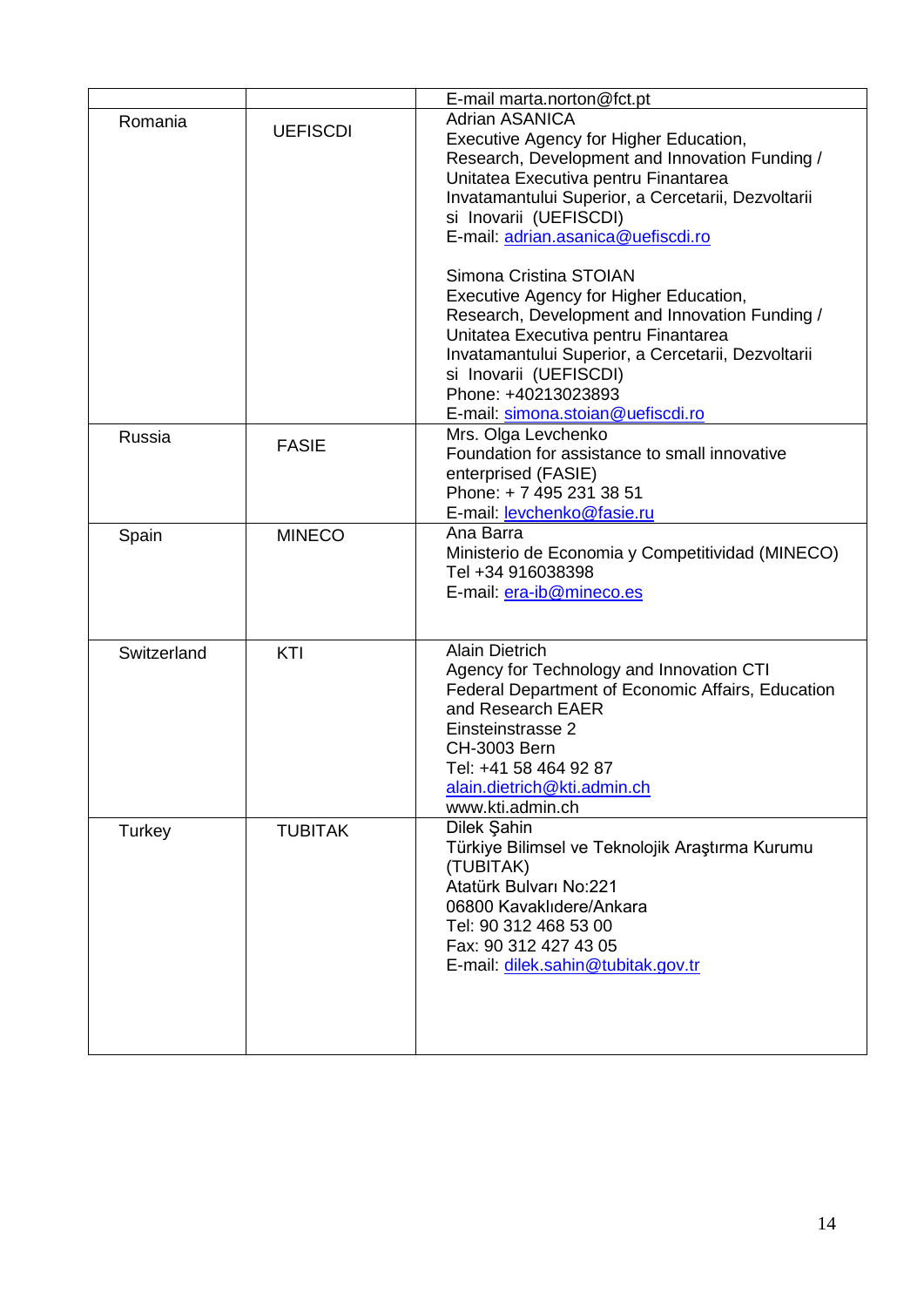# **ANNEX 2: National or regional regulations, national or regional eligibility criteria**

Specific national or regional criteria are listed for each country and funding organisation. For further information regarding national or regional regulations, please contact your national or regional contact person (see chapter 8, list above).

## **IWT, Flanders / Belgium**

- The applying Flemish companies are obliged to contact IWT at least one month before closing the call.

- A project cannot receive double public funding.

- The minimal budget for the Flemish partners is 50,000.00 EUR. The maximum funding is 250,000.00 EUR. The budget for the Flemish partners should follow the IWT cost model.

- The company must have a stable financial situation. Financial statements of the last 2 years should be included (in case of a start-up company, the business plan should be included as well).

- The company must at all times have made reasonable efforts to comply fully with all the legal, regulatory and judiciary provisions and decisions that are or were applicable to it.

- The company must have enough financial means to fund its own part of the project.

- The project must be compatible with the regional program. Any kind of research supporting military purposes is not funded.

- The application should contain all information needed for evaluation of the scientific technical aspects as well as the aspects related to the valorisation of the research results.

- The company must be registered in the Flemish region in order to receive funding. Moreover, the company must be well established in the region.

- The project must add benefit to the regional economy. Companies should describe the added value for Flanders ("Toegevoegde waarde in Vlaanderen" - max 5 pages). This document should be part of the hard copy sent to IWT. Companies which do not create enough added value for Flanders will not be considered eligible.

- Applying companies should have complied with all contractual obligations in previously funded projects.

- The duration of the project is max 3 years.

- Large companies can be funded.

- Subcontractors can be funded.

- At the closure of the call the consortium coordinator should send the pre-proposal of the project to the international call secretary office. Latest at the same day the Flemish partner has to send the innovation goal, the valorisation perspective and the accessibility statement to IWT. In case there are changes with respect to the first version a version with track changes has to be send to IWT as well.

- If authorisation by an ethical commission is required for project execution in Flanders, the official approval should be send to IWT as soon as possible. In any case, for projects that have been selected for funding, the official authorisation document has to be made available to IWT after the funding decision was made by the board of IWT. If not, project funding will be denied.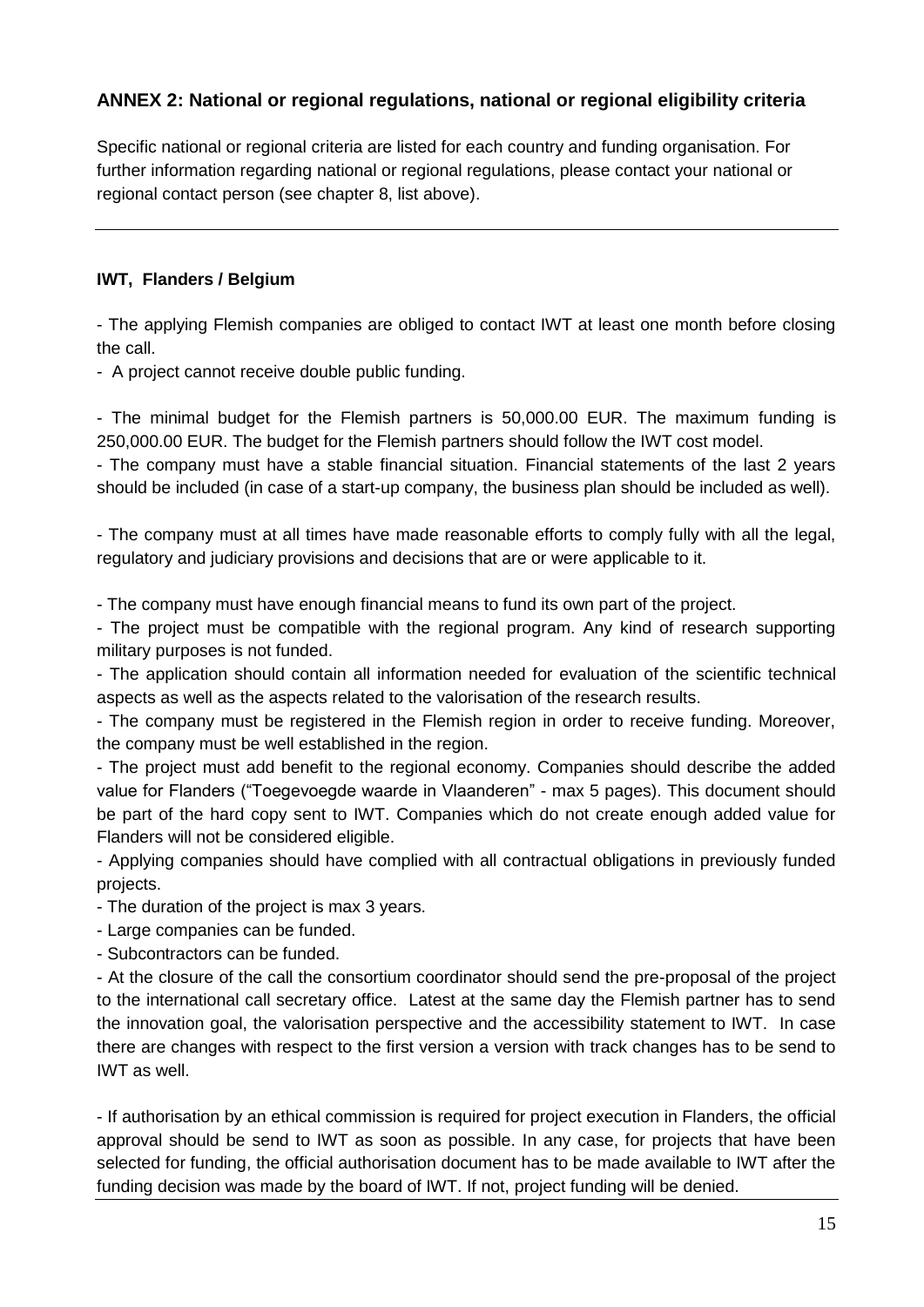-Declaration (in Dutch and included in the hardcopy sent to IWT) that

o The ERA-IB-procedures and rules will prevail on IWT-procedures and rules.

o IWT can perform all due diligence to evaluate the international project.

o There are no government claims on the company and there is no double financing.

o That the given financial information is correct.

o Electronic version of the application sent to ERA-IB is identical to the copy of the application sent to IWT.

#### DECLARATION FORM (in Dutch) :

Voeg aan uw aanvraag onderstaande tekst toe en onderteken deze. De ondertekening moet voor uw bedrijf gebeuren door een persoon die de betrokken rechtspersoon rechtsgeldig kan verbinden.

Tekst :

Ik verklaar in naam van het bedrijf akkoord te gaan met de ERA-IB procedure met inbegrip van de National Requirements voor België Vlaanderen (handleiding ERA IB) en dat deze procedure voorrang heeft op de IWT-procedure.

Hierbij geef ik IWT-Vlaanderen de toestemming alle nodige enquêtes te laten uitvoeren naar aanleiding van de aanvraag bij IWT-Vlaanderen tot financiële steun voor het ERA-IB project : <titel project>.

In hoofde van het aanvragend bedrijf verklaar ik dat het bedrijf op datum van deze aanvraag geen vervallen schulden bezit met betrekking tot belastingen en/of RSZ alsook in orde is met betrekking tot de nodige (milieu)vergunningen. Ik verklaar tevens voor dit projectvoorstel geen andere overheidssteun aangevraagd of ontvangen te hebben.

Tevens verklaar ik dat alle relevante informatie m.b.t. deelnemingen en stemrechten van mijn bedrijf en zijn aandeelhouders volledig en correct is.

Ik verklaar dat het aanvragend bedrijf op datum van deze aanvraag in orde is met betrekking tot de nodige vergunningen en dat indien voor het project specifieke autorisaties of verzekeringen vereist zijn, deze tijdig zullen aangevraagd worden en dat de activiteiten die dergelijke autorisaties/verzekeringen vereisen niet zullen uitgevoerd worden zonder dat deze autorisaties/verzekeringen bekomen werden.

Ik verklaar in naam van het aanvragend bedrijf dat de elektronisch ingestuurde versie van de ERA-IB projectaanvraag identiek is aan de papieren versie van de ERA-IB projectaanvraag die aan het IWT wordt bezorgd Datum :

(handtekening(en), voorafgegaan door "gelezen en goedgekeurd")

Voor het aanvragend bedrijf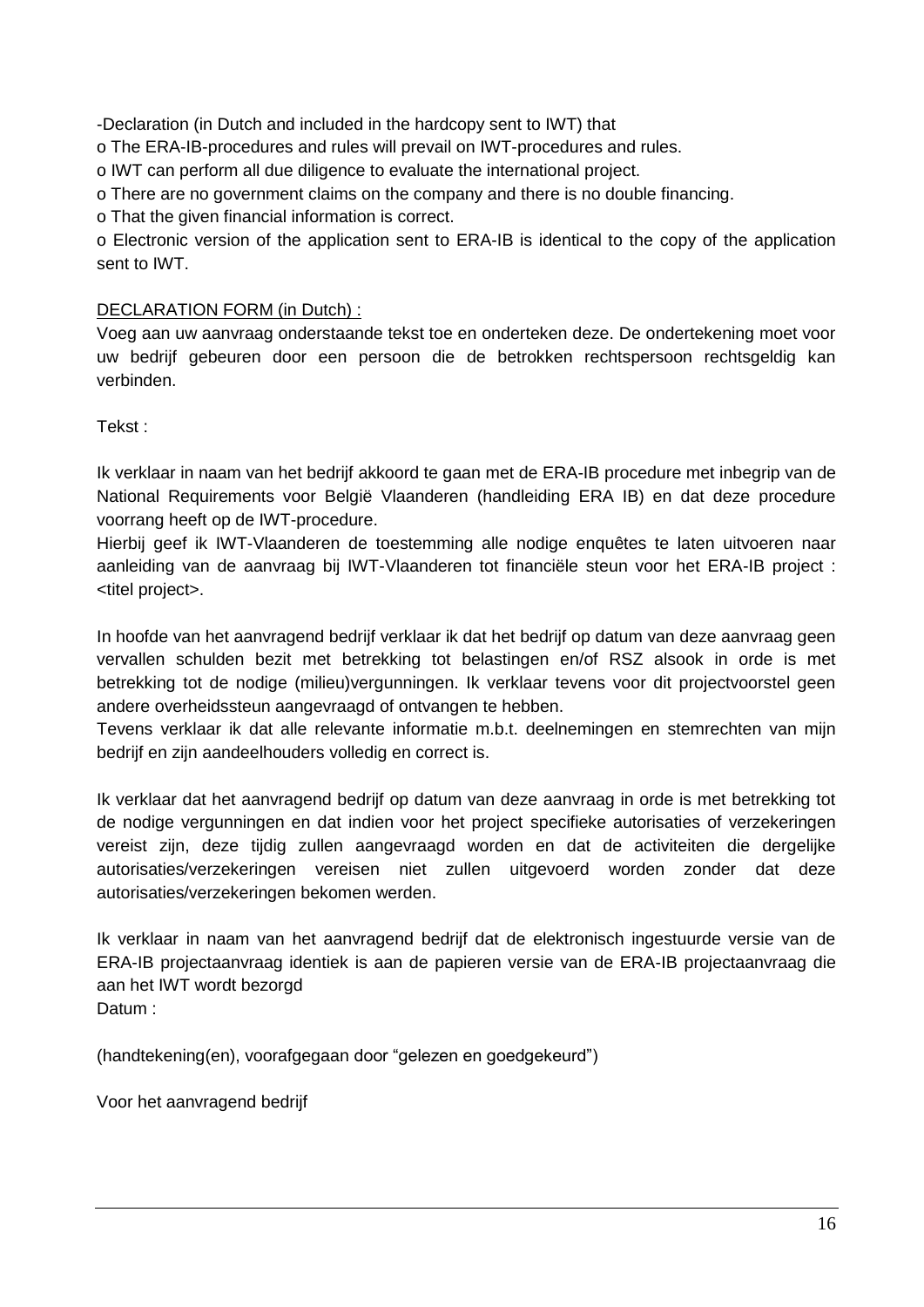## **AKA, Finland**

- Applicants are strongly advised to contact Academy before preparing application for ERASynBio.

- Applicants are advised to check the formal criteria from Academy´s web-pages for Academy Projects which will apply in ERASynBio call for Finnish applicants.

- Industrial partners will not be funded.

- Budgets for applications have to be prepared using the full cost model. Check Academy´s webpages for details. Applicants are required to make sure that their budget´s total sum includes all details for full cost model (including the minimum of 30% ensured own funding) before submitting the ERASynBio application.

- After ERASynBio approval national invitation-only applications without additional peer-review required for formal funding decisions.

#### **BMBF, Germany**

- BMBF funding of the ERA-IB-2 call is provided as delineated in the "Förderrichtlinien zur Aktivität " ERA-IB-2 7th joint call for proposals: Industrielle Biotechnologie für Europa: ein integrierter Ansatz**"** vom XX.XX.2015.
- **Together with the electronic submission of the (pre-)proposal at the IB Office the applying** companies (not the academic research institutions) have to contact Project Management Jülich and may have to submit the following documents at Project Management Jülich:
	- Jahresabschluss 2014 oder 2015 oder vorläufige Bilanz 2013 oder 2014.
	- Erklärung zur Aufbringung des Eigenanteils
	- Aktuelle BWA
	- Liquiditätsplanung für die Laufzeit des vorgeschlagenen Projektes.
- The documents have to be submitted to: Forschungszentrum Jülich Projektträger Jülich Dr. Marion Karrasch-Bott 52425 Jülich [m.karrasch@fz-juelich.de](mailto:m.karrasch@fz-juelich.de)
- The funding regulations, the follow-up and reporting of publicly funded projects are regulated according to ANBest (Allgemeine Nebenbestimmungen), BNBest (Besondere Nebenbestimmungen) and NKBF 98 (Nebenbestimmungen für Zuwendungen auf Kostenbasis des Bundesministeriums für Bildung und Forschung an Unternehmen der gewerblichen Wirtschaft für Forschungs- und Entwicklungsvorhaben).
- The company proposing a project must be registered in Germany and must be well established in Germany with plants, laboratories, employees, etc. The proposed project must add benefit to the national economy.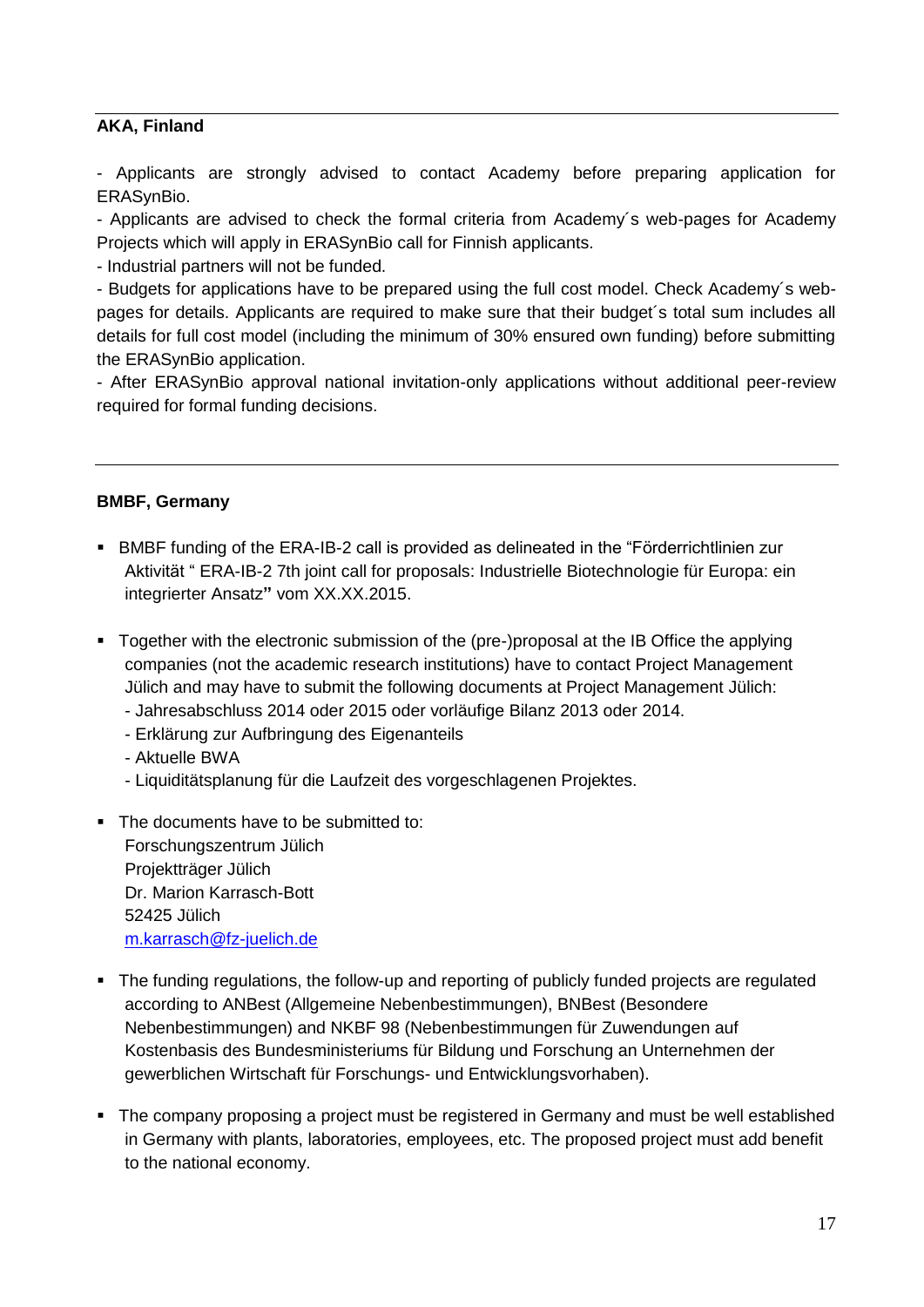In the case of a positive funding recommendation all German applicants will be asked to submit a formal national application. It is strongly recommended to use the electronic application system "easy-online" [\(https://foerderportal.bund.de/easyo](https://foerderportal.bund.de/easy/)nline)

## **SMWK, GERMANY/SAXONY**

 SMWK funding of Saxon universities, research organizations and companies is based on the related Saxon guidelines  $\rightarrow$  In the case of a positive funding recommendation Saxon applicants will be asked to submit a regional application according to the related Saxon guidelines.

\_\_\_\_\_\_\_\_\_\_\_\_\_\_\_\_\_\_\_\_\_\_\_\_\_\_\_\_\_\_\_\_\_\_\_\_\_\_\_\_\_\_\_\_\_\_\_\_\_\_\_\_\_\_\_\_\_\_\_\_\_\_\_\_\_\_\_\_\_\_\_\_\_\_\_\_\_

Regional contact: Gabriele Süptitz, Tel. +49 351 564 6422, gabriele.sueptitz@smwk.sachsen.de

\_\_\_\_\_\_\_\_\_\_\_\_\_\_\_\_\_\_\_\_\_\_\_\_\_\_\_\_\_\_\_\_\_\_\_\_\_\_\_\_\_\_\_\_\_\_\_\_\_\_\_\_\_\_\_\_\_\_\_\_\_\_\_\_\_\_\_\_\_\_\_\_\_\_\_\_\_

# **LAS, LATVIA**

#### Eligible institutions:

• Universities, research institutes and RTD centres entered into the Registry of Scientific institutions of Latvia;

• Enterprises are eligible only if entered into the Latvian Commercial Registry, assumed they are eligible to do specific research and have proven resources for specific activities.

Limitations of EU legislation apply (R651/2014) together with financial reporting requirements and support rate limits. Project leader and the principal investigators should be researchers according to Latvian legislation *("zinātnieks")* possessing doctoral degree and experience in relevant research field, and the work carried out should be research.

Support is provided according to Provisions Nr.259, 26.05.2015 of the Latvian Cabinet of Ministers<http://m.likumi.lv/doc.php?id=274671>

#### Eligible costs:

- Personnel costs, including social tax,
- Consumables, materiāls,
- Subcontracts and external services up to 25 % of direct costs, needs detailed justification.

Includes all publishing and patenting costs, knowledge engineering and dissemination services,

- Equipment (only depreciation costs),
- Travels costs (according to travel plan),
- Indirect costs (up to 20 % , the indirect nature of cost position must be proven). Core activities can not be subcontracted. Educational activities are not supported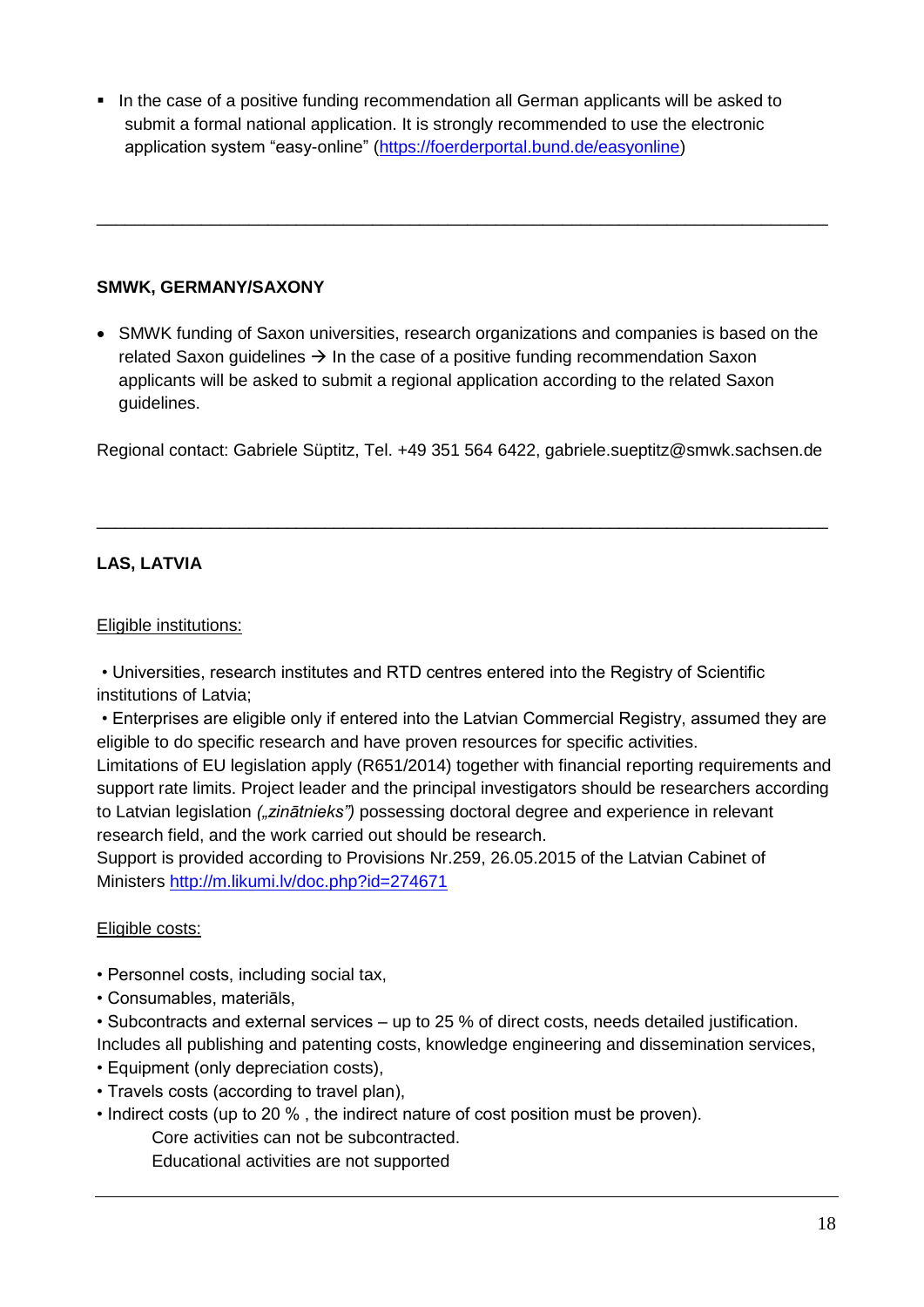At maximum two teams from Latvia allowed per project. Two teams from the same beneficiary organization are not allowed in the same project. Maximum grant is 210 000 EUR (70 000 EUR/year). Funding of cost positions not related to the project is not allowed; time sheets and invoices should correspond to the actual national legislation. Funding release is subject to final audit which can invoke a sworn auditor.

The grant will be awarded after the following steps are accomplished:

• the submitted project proposal with eligible Latvian beneficiary organization is in accordance with the criteria in the National Annex:

• the respective Project proposal is selected for the award by the transnational evaluation procedure,

• the Project Consortium Agreement is signed.

The available budget will be taken into account.

#### **Norway, RCN**

The Research Council of Norway (RCN) participates through the national program Biotechnology for Innovation (BIOTEK2021) in all call topics. RCN does not require a national application, but it should be clear from the common application what role the Norwegian partners would have and the size of their budget. The total budgets of the Norwegian participants in each proposal must be limited to 5 mill NOK (540 000 EUR).

Universities and research organisations may receive funding according to the rules of Researcher projects (Forskerprosjekt) of RCN. In these cases up to 100% of total eligible costs may be funded.

Companies and commercial entities may receive funding according to the rules of Innovation Project for the Industrial Sector (Innovasjonsprosjekter i næringslivet) of RCN. In these cases up to 50% of total eligible costs may be funded.

#### **Poland, NCBR**

For information regarding the Polish regulations, please contact: Małgorzata Ziemińska by email: malgorzata.zieminska@ncbr.gov.pl or by phone: +48 22 39 07 493.

\_\_\_\_\_\_\_\_\_\_\_\_\_\_\_\_\_\_\_\_\_\_\_\_\_\_\_\_\_\_\_\_\_\_\_\_\_\_\_\_\_\_\_\_\_\_\_\_\_\_\_\_\_\_\_\_\_\_\_\_\_\_\_\_\_\_\_\_\_\_\_\_\_\_\_\_\_

Following entities are eligible to apply:

- Public university;
- Private university;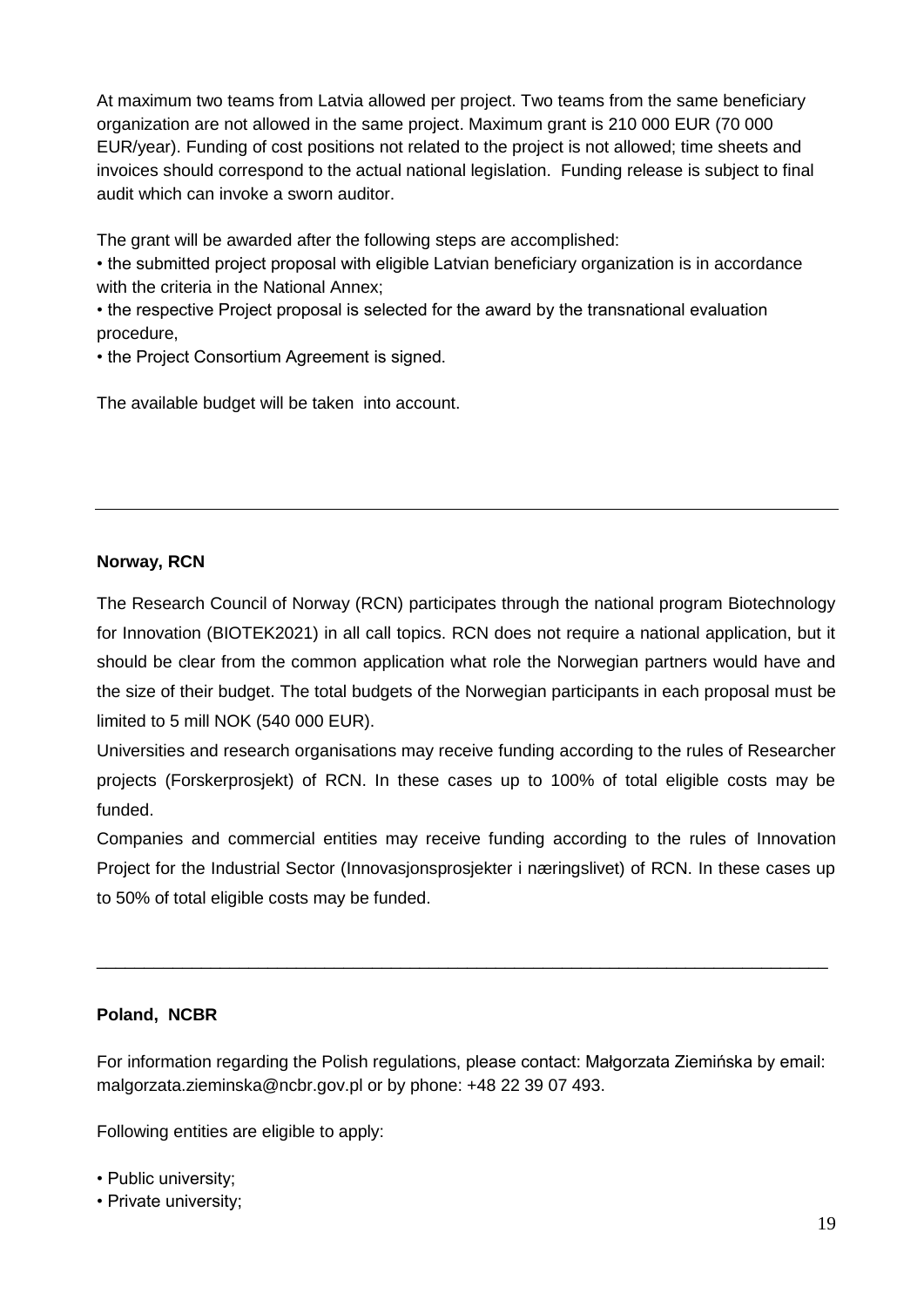- Scientific units of the Polish Academy of Sciences;
- Research institute;
- Scientific institution;
- Micro, Small, Medium and Large Enterprise.

The project consortium with Polish participation must include at least one Polish enterprise to be eligible for funding.

Organization must be registered in Poland.

All proposals must be aligned with National regulations, inter alia:

• The Act of 30 April 2010 on the Principles of Financing Science, published in Journal of Laws item 1620, 2014;

• The Act of 30 April 2010 on the National Centre for Research and Development, published in Journal of Laws item 1788, 2014 and item 249, 2015;

• The Regulation of the Minister of Science and Higher Education of 25 February 2015 on criteria and rules on granting state aid and "de minimis" aid by the National Centre for Research and Development, published in Journal of Laws item 299, 2015.

The eligible costs shall be the following:

1. **Personnel costs** (researchers, technicians and other supporting staff to the extent employed on the research project);

2. **Costs of instruments and equipment, technical knowledge and patents** to the extent and for the period used for the research project; if such instruments and equipment are not used for their full life for the research project, only the depreciation costs corresponding to the life of the research project, as calculated on the basis of good accounting practice, shall be considered eligible;

3. **Costs for buildings and land**, to the extent and for the duration used for the research project; with regard to buildings, only the depreciation costs corresponding to the life of the research project, as calculated on the basis of good accounting practice shall be considered eligible; for land, costs of commercial transfer or actually incurred capital costs shall be eligible;

4. **Cost of contractual research**, costs of consultancy and equivalent services used exclusively for the research activity; this cost type cannot account for more than **70%** of all eligible costs of a project; the subcontracting can be obtained from consortium partner only in justified case, this need will be verified by a national experts panel;

5. **Other operating costs** including costs of materials, supplies and similar products incurred directly as a result of the research activity;

6. **Additional overheads** incurred indirectly as a result of the research project; that costs cannot account for more than **25%** of all eligible project costs; That costs (6) are counted as a multiplication by percentage given above (called x%) and the rest of direct costs, excluding subcontracting  $(4)$ ; It means  $6=(1+2+3+5)*x%$ .

Funding quota of Polish participants can be up to 100% for universities or research organisations. In the case of enterprises, funding quota will be decided on a case-by-case basis depending on the size of the company, type of research/development, risk associated with the research activities and commercial perspective of exploitation. Organization must be registered in Poland.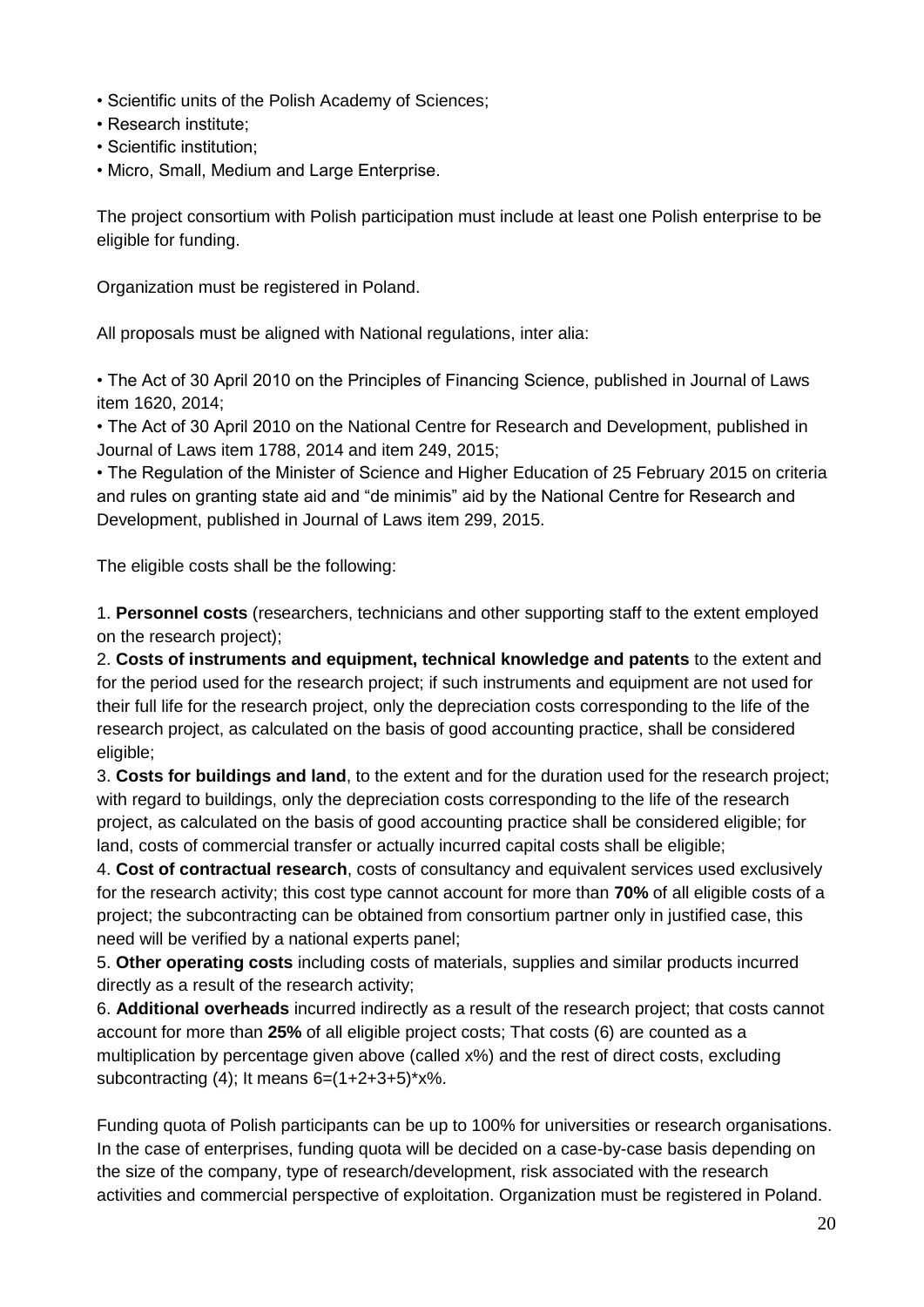|                           | Large<br><b>Enterprises</b> | <b>Medium</b><br><b>Enterprises</b> | <b>Micro/Small</b><br><b>Enterprises</b> | <b>Universities and</b><br>research<br>organizations |
|---------------------------|-----------------------------|-------------------------------------|------------------------------------------|------------------------------------------------------|
| <b>Fundamental/Basic</b>  | n/a                         | n/a                                 | n/a                                      | n/a                                                  |
| <b>Research</b>           |                             |                                     |                                          |                                                      |
| <b>Industrial/Applied</b> | Up to                       | Up to                               | Up to                                    | Up to                                                |
| <b>Research</b>           | $50+15$ (max                | $50+10+15$                          | $50+20+15$                               | 100 %                                                |
|                           | 65 %)                       | (max 75 %)                          | (max 80 %                                |                                                      |
| <b>Experimental</b>       | Up to                       | Up to                               | Up to                                    | Up to                                                |
| development               | $25+15$ (max                | $25+10+15$                          | $25+20+15$                               | 100 %                                                |
|                           | 40 %)                       | (max 50 %)                          | (max 60 %                                |                                                      |

In any case only Applied Research and Experimental Development will be funded.

Other type of activities (e.g. coordination, dissemination, management) cannot be included into separated task.

All eligible entities, invited to submit Polish proposal are obliged to use the rate of exchange of The European Central Bank dated on the day of opening the call.

\_\_\_\_\_\_\_\_\_\_\_\_\_\_\_\_\_\_\_\_\_\_\_\_\_\_\_\_\_\_\_\_\_\_\_\_\_\_\_\_\_\_\_\_\_\_\_\_\_\_\_\_\_\_\_\_\_\_\_\_\_\_\_\_\_\_\_\_\_\_\_\_\_\_\_\_\_

## **Portugal, FCT (updated 2015, 7th call)**

All proposals must be aligned with national regulations. <http://www.fct.pt/apoios/projectos/concursos/faq.phtml.pt> <http://www.fct.pt/apoios/projectos/concursos/faq.phtml.en>

Eligible institutions: Higher Education Institutions, their institutes and R&D centers; Associate Laboratories; State Laboratories; Private non-profit institutions whose main objective is to carry out S&T activities; Companies, provided they participate in projects headed by public or private non-profit R&D institutions; Other public and private non-profit institutions which carry out or participate in scientific research activities.

Eligible costs: Equipment, Personnel, Networks & Consortium Funding, Intellectual Property Rights (e.g. patents), overheads and Mobility.

Submission of the proposal at national level will only be required after selection for funding.

The dedication time of researchers to project is not applicable for this JTC;

Portuguese teams need to send a statement of commitment to the National Contact Point from FCT, duly signed, dated and stamped by the Head of the Portuguese applicant organisation and by the Principal Investigator.

Portuguese applicants can only submit one (1) application as Principal Investigator.

National Contact Person: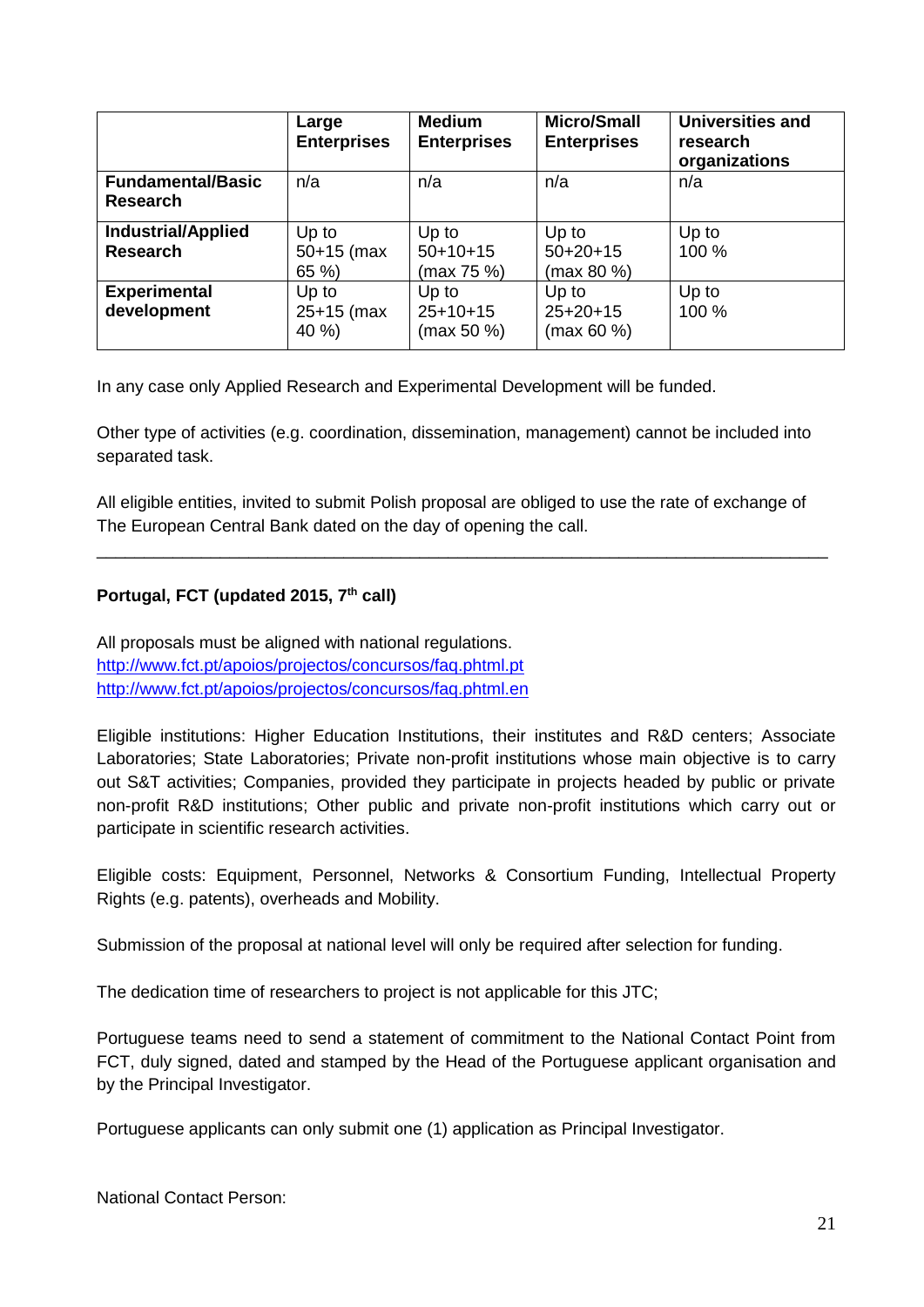Marta Norton Departamento de Relações Internacionais (DRI) Fundação para a Ciência e a Tecnologia Av. D. Carlos I, 126, 1249-074 Lisboa, Portugal Tel.: +351 213 911565 Marta.norton@fct.pt

## **Romania, UEFISCDI**

## **National Funding Regulations\***

#### **Eligible entities:**

 $\triangleright$  Legal entities established in Romania are eligible to get funding - public and private accredited universities, national R&D institutes, other research organisations, SMEs, large industrial enterprises;

**\_\_\_\_\_\_\_\_\_\_\_\_\_\_\_\_\_\_\_\_\_\_\_\_\_\_\_\_\_\_\_\_\_\_\_\_\_\_\_\_\_\_\_\_\_\_\_\_\_\_\_\_\_\_\_\_\_\_\_\_\_\_\_\_\_\_\_\_\_\_\_\_\_\_\_\_\_**

- $\triangleright$  The Principal Investigator of Romanian team must hold a Ph.D. degree. This condition does not apply if the Romanian host institution is an enterprise according with the specific European and national laws.
- $\triangleright$  No simultaneous funding is possible for more than one application under the same call.
- $\triangleright$  The Principal Investigator of Romanian team is full time employed within the host institution with permanent position, with fixed term contract covering at least the duration of the project or has an agreement with the host institution for his/her employment at least for the duration of the contract;
- $\triangleright$  It is forbidden to submit a proposal which seeks to fund activities already funded by other public sources;
- $\triangleright$  The host institution does not have a seizure on its accounts; it has not been declared bankrupt or wound up; it has not made false declarations concerning its economic and legal statute; it has not broken other contract previously signed with a public contracting authority;
- $\triangleright$  The host institution agrees to ensure the necessary administrative support, to provide access to all necessary resources/infrastructures, to support the project implementation in good conditions and to employ the members of the Romanian team, in respect of all legal provisions in force, if the project is selected for funding.

#### **Eligibility of the costs and funding**

The following activities are eligible for funding:

- research and development activities ( e.g. technical and industrial research; experimental development; fundamental research)

- technical feasibility studies
- activities for obtaining and protecting intellectual property rights for SMEs

#### Eligibility of costs

The following categories of expenses are eligible:

A. *Staff costs* (researchers, technicians and support staff, including all corresponding state and social contributions; these contributions are subject to national regulations in force);

B. *Consumables* (materials, supplies or similar);

C. *Equipments* (in full compliance with state aid regulations);

D. *Subcontracting* (max. 25% of the total funding from the public budget);

*E. Travel expenses (*in Romania or abroad, only for project teams members);

*D. Overheads (*calculated as a percentage of direct costs: staff costs, travel expenses and logistics costs - excluding capital costs).

Indirect costs will not exceed 20% of direct costs, excluding subcontracting.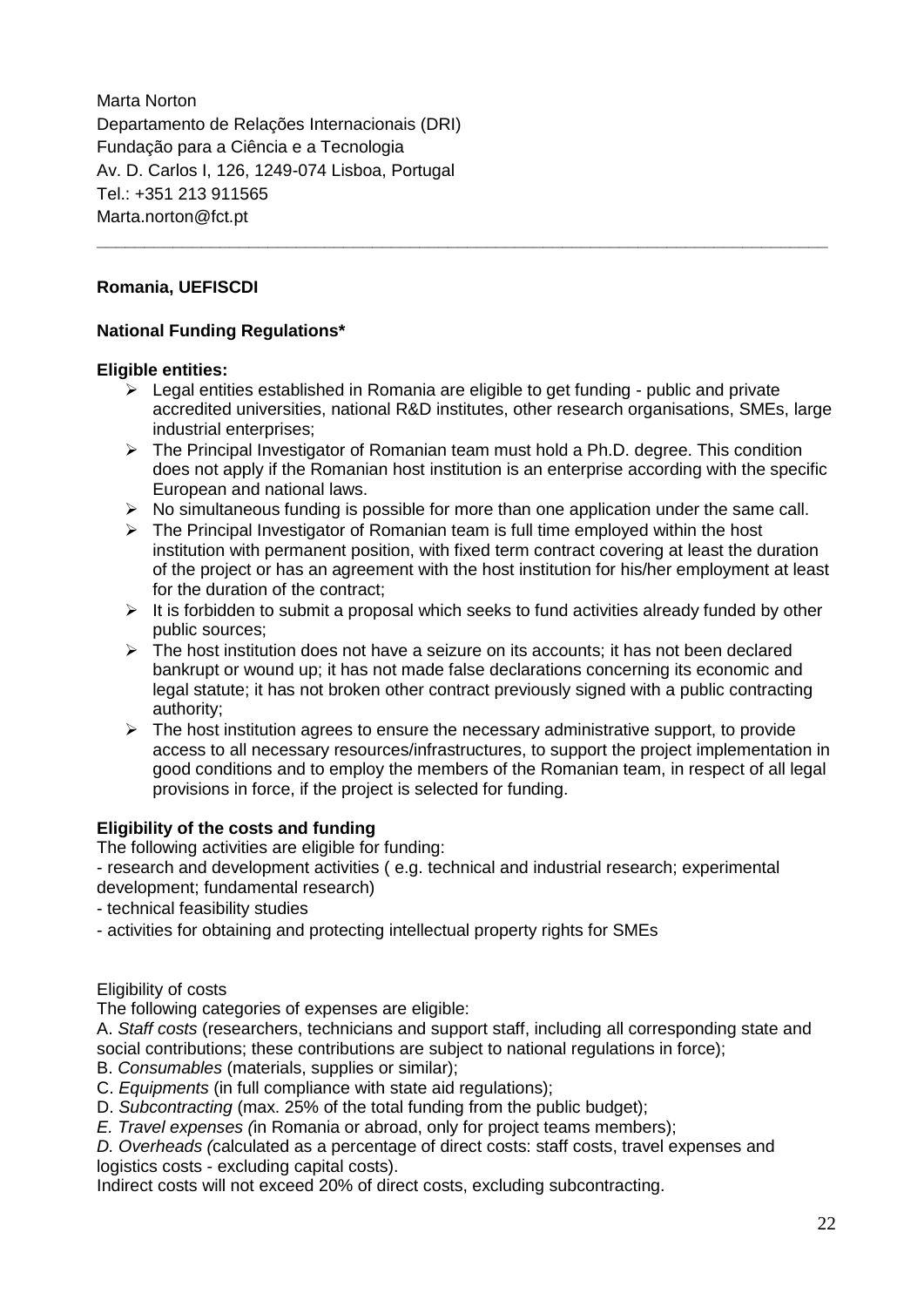Expenses are eligible if incurred after signature of the contract.

#### **Funding rates**

The maximum funding for one project from the public budget is 250.000 euro for up to 36 month.

\* The eligibility rules will be updated according to the National Plan for Research, Development and Innovation 2014-2020, (when available).

National Contact:

Adrian ASANICA E-mail:adrian.asanica@uefiscdi.ro

Simona Cristina STOIAN E-mail:simona.stoian@uefiscdi.ro

#### **Russia, FASIE**

**Funding Institution:** FOUNDATION FOR ASSISTANCE TO SMALL INNOVATIVE **ENTERPRISES** 

#### **A national application should be filed before 10 February 2016 at: [http://online.fasie.ru](http://online.fasie.ru/)**

\_\_\_\_\_\_\_\_\_\_\_\_\_\_\_\_\_\_\_\_\_\_\_\_\_\_\_\_\_\_\_\_\_\_\_\_\_\_\_\_\_\_\_\_\_\_\_\_\_\_\_\_\_\_\_\_\_\_\_\_\_\_\_\_\_\_\_\_\_\_

Only small compenies according to the Russian law (up to 100 personnel, up to 800 mln RUR turnover and less than 49% participation of public, foreign and large companies. Special exception is made for "Skolkovo" residents). Universities, research organizations and other public bodies can participate as subcontractors (with not more than 30% share received as a grant from FASIE being subcontracted).

Ideally, applicant should be a small company not younger than 1 year with a proved track record, IP, and a good turnover.

Eligible costs: Personnel costs, equipment (where applicable), subcontracting, some "other" costs are eligible. Travelling\subsistence, IPR, marketing are not eligible. Those have to be covered from co-financing. For details please contact the NCP. 50% of the amount of the grant provided by FASIE should be co-financed.

**Maximum budget per project is 200 000 EUR (**or equivalent of 15 mln RUR) Projects can last for 2 years.

The company which has an "open" contract with FASIE when applying for ETB project is not eligible;

Ideally, the project should result in acquiring a patent and demonstrate commercialization potential;

Companies which received funding from FASIE previously will have to provide additional materials showing the effectiveness of the funded projects;

The company must have enough financial means to fund its own part of the project (50% of the amount of the grant) or, alternatively, find an investor;

Details can be found here: **[http://fasie.ru/programs/programma](http://fasie.ru/programs/programma-internatsionalizatsiya/polozhenie-o-konkurse-mezhdunarodnye-programmy.php)[internatsionalizatsiya/polozhenie-o-konkurse-mezhdunarodnye-programmy.php](http://fasie.ru/programs/programma-internatsionalizatsiya/polozhenie-o-konkurse-mezhdunarodnye-programmy.php)**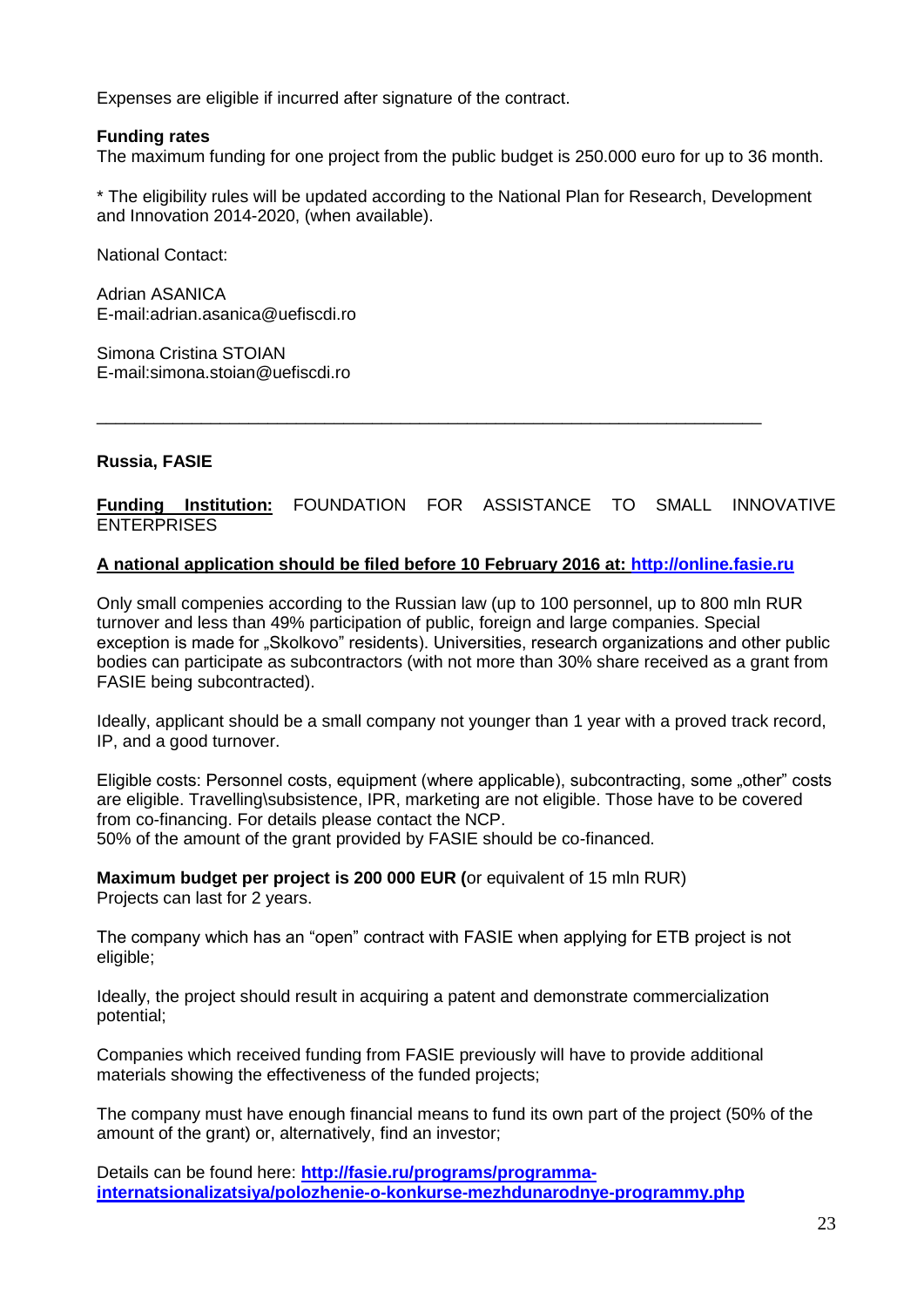#### **National Contact Point:**  FOUNDATION FOR ASSISTANCE TO SMALL INNOVATIVE ENTERPRISES (FASIE) Mrs. OLGA LEVCHENKO Email: levchenko@fasie.ru Phone: + 7 495 231 38 51

\_\_\_\_\_\_\_\_\_\_\_\_\_\_\_\_\_\_\_\_\_\_\_\_\_\_\_\_\_\_\_\_\_\_\_\_\_\_\_\_\_\_\_\_\_\_\_\_\_\_\_\_\_\_\_\_\_\_\_\_\_\_\_\_\_\_\_\_\_\_\_\_\_\_

# **Spain, MINECO**

| Organización<br>financiadora | Ministerio de Economía y Competitividad (MINECO)                                   |  |  |  |  |
|------------------------------|------------------------------------------------------------------------------------|--|--|--|--|
| Programa de                  | Programa Estatal de Investigación, Desarrollo e Innovación Orientada a los Retos   |  |  |  |  |
| financiación                 | de la Sociedad, Plan Estatal de Investigación Científica Técnica y de Innovación   |  |  |  |  |
|                              |                                                                                    |  |  |  |  |
|                              | 2013-2016. Enlace a Plan Estatal                                                   |  |  |  |  |
|                              | La financiación de los grupos españoles se realizará mediante la convocatoria      |  |  |  |  |
|                              | española de Acciones de Programación Conjunta Internacional que se publicará       |  |  |  |  |
|                              | en 2016 (APCIN 2016). Se recomienda consultar la convocatoria APCIN 2015           |  |  |  |  |
|                              | como referencia. Enlace a convocatorias                                            |  |  |  |  |
|                              | Los socios españoles financiados estarán obligados a seguir las normas             |  |  |  |  |
|                              | establecidas en dicha convocatoria, además de ajustarse a los límites de           |  |  |  |  |
|                              | financiación previstos.                                                            |  |  |  |  |
|                              | La convocatoria será gestionada por la Subdirección General de Proyectos           |  |  |  |  |
|                              | Internacionales (SGPINT). Enlace a SGPINT                                          |  |  |  |  |
| Objetivo de                  | Los proyectos financiados por el MINECO deben estar en línea con los objetivos     |  |  |  |  |
| financiación                 | principales descritos en el Programa Estatal. Enlace a Plan Estatal                |  |  |  |  |
|                              |                                                                                    |  |  |  |  |
| Compromiso de                | Importe máximo de financiación ERA-IB-2: 1.500.000 €                               |  |  |  |  |
| financiación                 |                                                                                    |  |  |  |  |
| Contacto                     | Auxi Prieto (consultas científicas)                                                |  |  |  |  |
| nacional                     | Ana Barra (consultas de carácter administrativo y/o técnico)                       |  |  |  |  |
|                              | Correo de contacto: era-ib@mineco.es                                               |  |  |  |  |
|                              | Representante: David González                                                      |  |  |  |  |
| <b>Criterios de</b>          | Las entidades elegibles para la financiación de MINECO son:                        |  |  |  |  |
| elegibilidad                 |                                                                                    |  |  |  |  |
|                              | Entidades de investigación sin ánimo de lucro según la convocatoria de APCIN.      |  |  |  |  |
|                              |                                                                                    |  |  |  |  |
|                              | Aunque las empresas no podrán ser beneficiarios en la convocatoria APCIN, se       |  |  |  |  |
|                              | invita al sector industrial español a participar en los consorcios transnacionales |  |  |  |  |
|                              | utilizando sus propios fondos.                                                     |  |  |  |  |
|                              | No obstante, el MINECO podrá establecer ayudas adicionales para promover           |  |  |  |  |
|                              | dicha cooperación entre los sectores público y privado españoles.                  |  |  |  |  |
|                              | Las normas finales sobre la elegibilidad se describirán en el texto de la          |  |  |  |  |
|                              |                                                                                    |  |  |  |  |
|                              | Convocatoria APCIN 2016 Enlace a convocatorias.                                    |  |  |  |  |
| <b>Criterios</b>             | Obligatorio:                                                                       |  |  |  |  |
| adicionales                  | Los investigadores principales españoles deben ser elegibles en la convocatoria    |  |  |  |  |
|                              | APCIN 2016 y haber tenido experiencia como investigadores en proyectos             |  |  |  |  |
|                              | financiados en convocatorias del Plan Nacional I+D+I 2008-2011, del Plan Estatal   |  |  |  |  |
|                              | I+D+I 2013-2016, del Consejo de Investigación Europeo (ERC) o del Programa         |  |  |  |  |
|                              | Marco de Investigación.                                                            |  |  |  |  |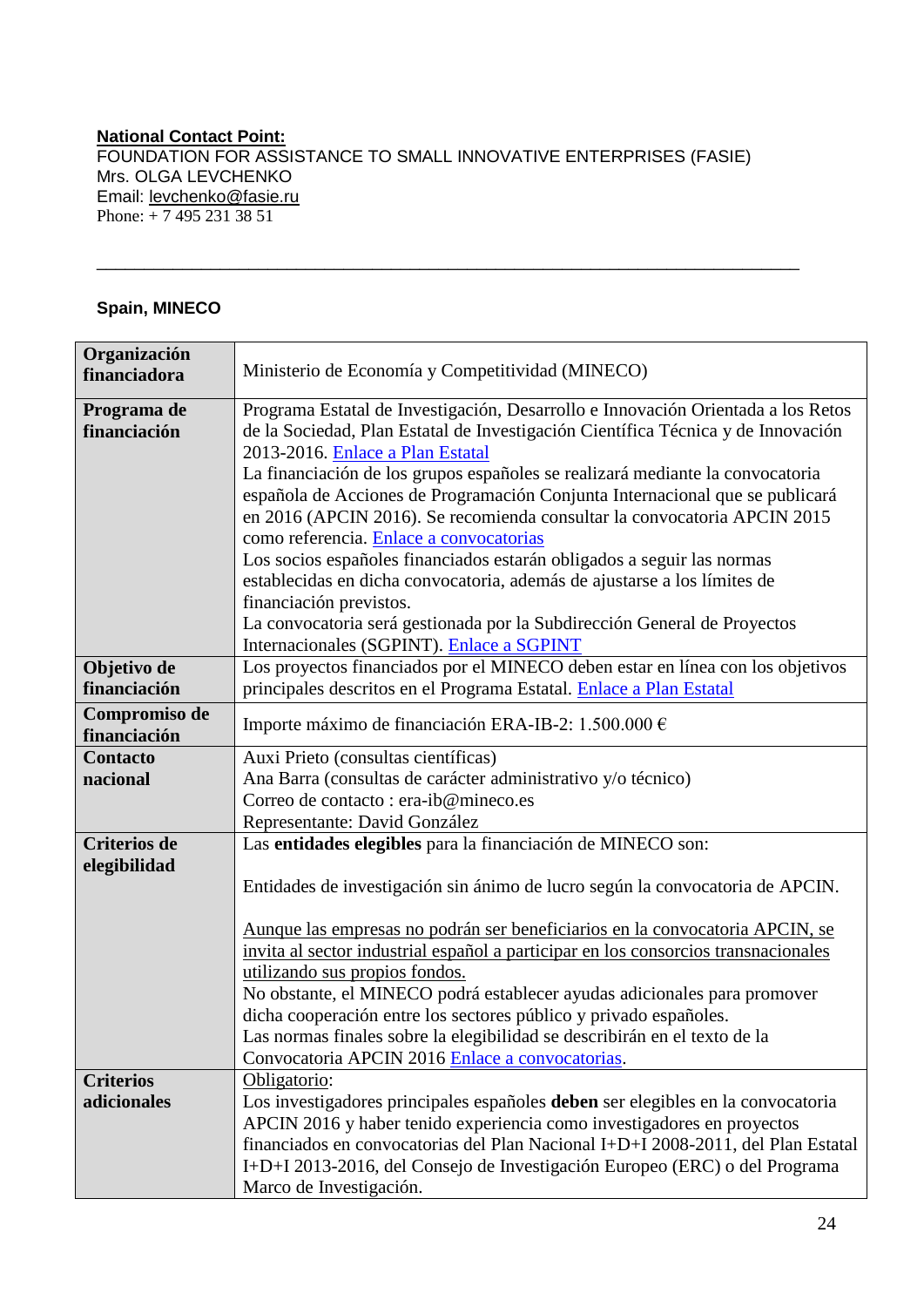|                         | Incompatibilidades:                                                                   |
|-------------------------|---------------------------------------------------------------------------------------|
|                         | Un mismo investigador principal no podrá participar en más de una propuesta a         |
|                         | esta convocatoria transnacional ERA-IB-2.                                             |
|                         | - Un investigador principal no podrá presentar más de una propuesta a la              |
|                         | convocatoria APCIN 2016. Esto debe ser tenido en cuenta a la hora de participar       |
|                         | en otras ERA-Nets u otras iniciativas internacionales.                                |
|                         | - Importante: Un investigador principal que haya obtenido financiación en 2015        |
|                         | en la convocatoria APCIN no podrá participar en APCIN 2016 ni en esta                 |
|                         | convocatoria transnacional ERA-IB-2.                                                  |
|                         | El MINECO evitará la doble financiación (solapamiento con otros proyectos             |
|                         | nacionales o europeos) y no financiará proyectos o partes de proyectos ya             |
|                         | financiados.                                                                          |
| <b>Costes elegibles</b> | - Gastos de personal para contratos temporales (becas no elegibles).                  |
|                         | - Costes corrientes, compra de pequeño equipamiento científico, consumibles,          |
|                         | gastos de viaje y otros gastos necesarios para realizar las actividades propuestas.   |
|                         | - Los costes indirectos (overheads) o ensayos clínicos (pruebas de concepto,          |
|                         | pruebas de principio) no son elegibles en la convocatoria APCIN.                      |
| Límites de              | Los límites de financiación se consideran criterios de elegibilidad. Las propuestas   |
| financiación            | que no respeten estos límites podrían ser declaradas no elegibles.                    |
|                         | Máximo por propuesta y por entidad legal elegible por MINECO:150.000 $\epsilon$ , con |
|                         | independencia del nº de grupos o IPs. (Si la propuesta transnacional es liderada      |
|                         | por un IP español: 50.000 $\in$ adicionales).                                         |
|                         | Si dos o más entidades legales españolas participan en la misma propuesta, la         |
|                         | financiación máxima de la parte española elegible por MINECO será de 200.000          |
|                         | € (Si la propuesta transnacional es liderada por un IP español: 50.000 €              |
|                         | adicionales).                                                                         |
|                         | Los centros constituidos por varias entidades legales tendrán la consideración de     |
|                         | entidad única, por lo que deberán ajustarse a un máximo de 150.000 € por              |
|                         | propuesta (por ejemplo, centros mixtos).                                              |
|                         |                                                                                       |
|                         | El nivel de financiación del MINECO tendrá en cuenta la evaluación                    |
|                         | transnacional del proyecto colaborativo, la calidad científica del equipo español,    |
|                         | el valor añadido de la colaboración internacional, la participación del sector        |
|                         | industrial y los recursos financieros disponibles.                                    |
| Reconocimiento          | Cualquier publicación o actividad de difusión resultante de los proyectos             |
| obligatorio             | apoyados en esta iniciativa deberá reconocer la financiación del MINECO               |
|                         | "Proyecto (referencia XX) financiado por MINECO en la convocatoria APCIN              |
|                         | 2016".                                                                                |

# **Turkey, TUBITAK**

- Turkish partners should apply to TUBITAK Technology and Innovation Funding Board to get their projects funded. The program that can be applied is the International R&D Support Programme (programme code: 1509). TUBITAK makes a national evaluation on the basis of the regulation and rules of the programme. For further information please visit the following websites:

\_\_\_\_\_\_\_\_\_\_\_\_\_\_\_\_\_\_\_\_\_\_\_\_\_\_\_\_\_\_\_\_\_\_\_\_\_\_\_\_\_\_\_\_\_\_\_\_\_\_\_\_\_\_\_\_\_\_\_\_\_\_\_\_\_\_\_\_\_\_\_\_\_\_\_\_\_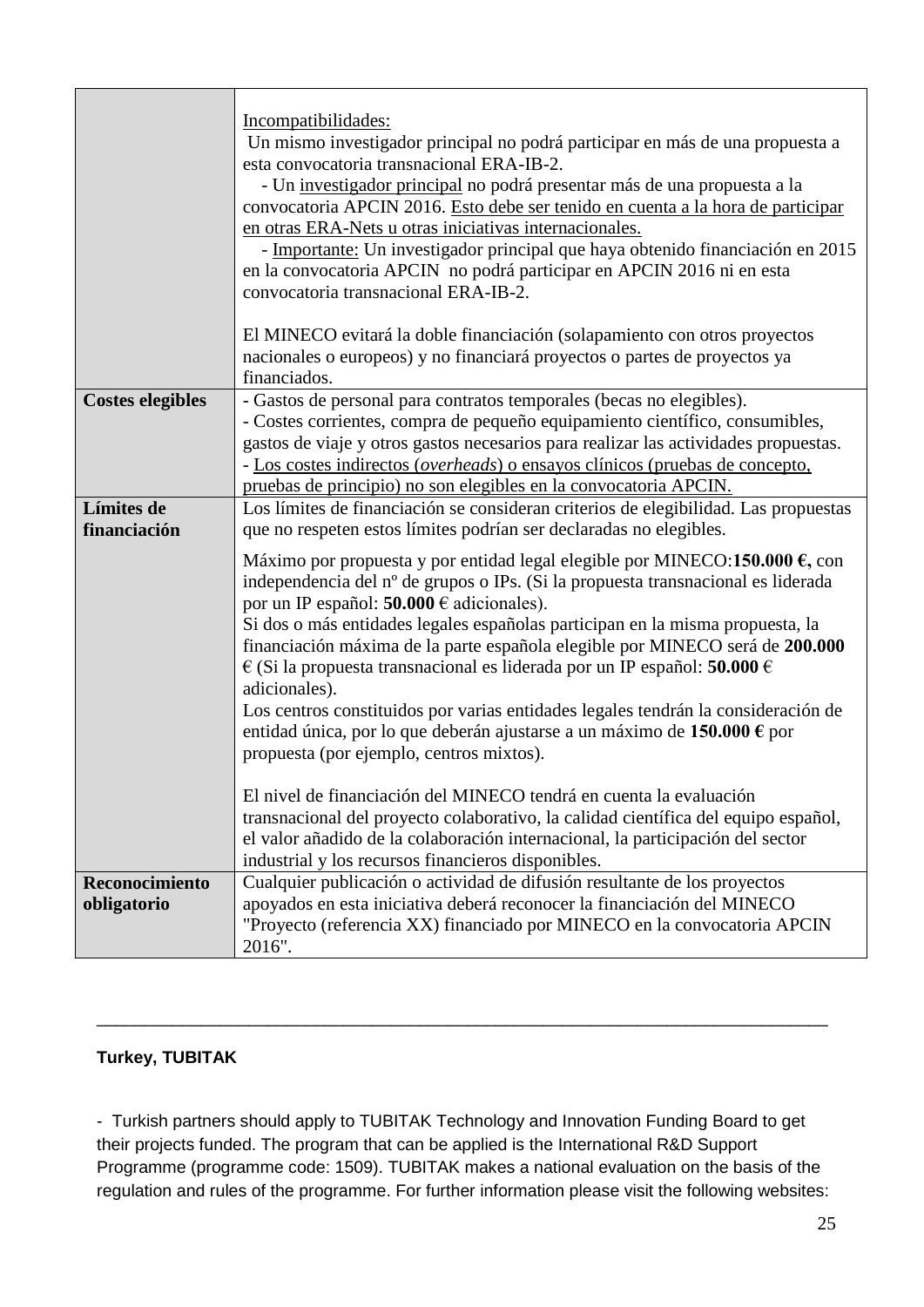[http://tubitak.gov.tr/tr/destekler/sanayi/uluslararasi-ortakli-destek-programlari/icerik-1509-tubitak](http://tubitak.gov.tr/tr/destekler/sanayi/uluslararasi-ortakli-destek-programlari/icerik-1509-tubitak-uluslararasi-sanayi-ar-ge-projeleri-destekleme-programi)[uluslararasi-sanayi-ar-ge-projeleri-destekleme-programi](http://tubitak.gov.tr/tr/destekler/sanayi/uluslararasi-ortakli-destek-programlari/icerik-1509-tubitak-uluslararasi-sanayi-ar-ge-projeleri-destekleme-programi)

- Only the industry partners can participate the programme. Public researchers are not eligible partners but they can take part as subcontractors.

- In the national evaluation, Turkish partner's contribution to R&D activities is the most important evaluation criteria. It is expected that Turkish partner involves in the R&D activities and the budget is prepared accordingly.

- Application is made simultaneously with the international joint program.

- There is no budget limit.

- The funding volume is 75% for SME's and 60% for big companies. The projects duration can be maximum the international project's duration.

National contact person: Dilek Sahin Ataturk Bulvari No: 221 Kavaklidere / Ankara Tel: 90 312 468 53 00 e-mail: dilek.sahin@tubitak.gov.tr

## **Switzerland; KTI (Commission for Technology and Innovation)**

For Swiss participants the transnational application to the central call office is not sufficient. It is compulsory for Swiss partners to provide an additional application to the Commission for Technology and Innovation (KTI), where the expected national project part of the work is clearly and in detail described. The usual CTI funding rules and application forms (webbased application with CTIprojects) will apply see following link:

\_\_\_\_\_\_\_\_\_\_\_\_\_\_\_\_\_\_\_\_\_\_\_\_\_\_\_\_\_\_\_\_\_\_\_\_\_\_\_\_\_\_\_\_\_\_\_\_\_\_\_\_\_\_\_\_\_\_\_\_\_\_\_\_\_\_\_\_\_\_\_\_\_\_\_\_\_

<https://www.kti.admin.ch/kti/en/home/unsere-foerderangebote/fuer-forschende/f-e-projekte.html> for details.

This means that:

- At least one Swiss company and one Swiss 'not-for-profit' research institution or university research center (university, Federal Institute of Technology, University of Applied Sciences) recognised by the CTI must participate in a CTI funded R&D project. Projects involving several participants are particularly encouraged.
- The industry partner(s) has/have to cover at least 50% of the project costs from the total project work of the Swiss partners. The industry partner(s) must also provide a cash contribution to its academic partner.
- There is no federal funding allowed to companies.
- The project focuses on innovation. In general, no funding will be given to projects which do propose marginal improvements of existing products, nor for projects with a purely basic research content.
- The criteria for proposal assessment are: degree of innovation with its economic impact, and scientific excellence, commercial potential, contribution to sustainable development, clear work programme and a transparent budget.
- The project must have quantified, measurable goals and a coherent and structured schedule with verifiable progress milestones. It must be based on a thorough appraisal of the current state of the relevant technology and on an evaluation of the corresponding data base and patent rights.